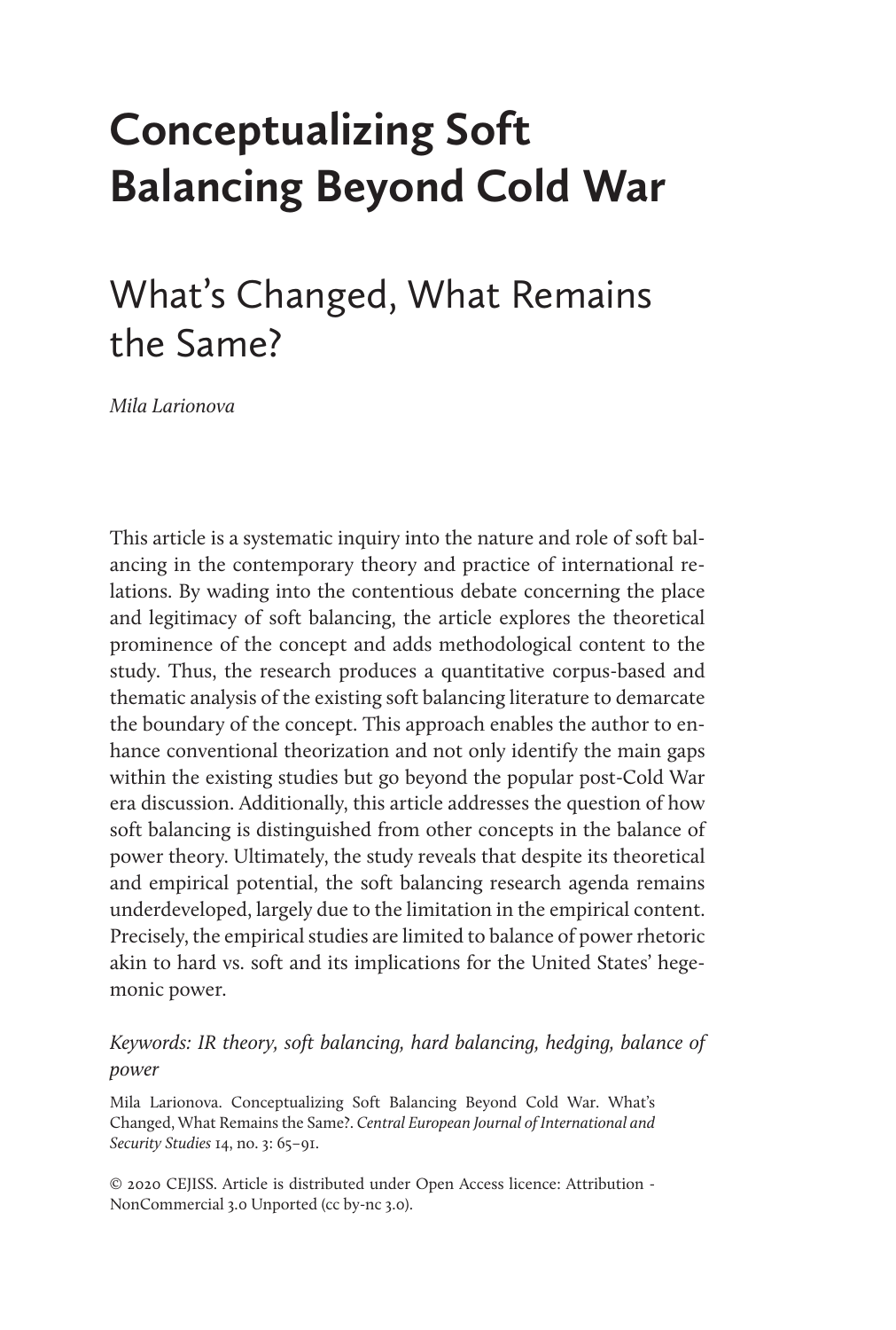#### **1. The concept of soft balancing**

This theoretical article seeks to initiate conceptual sophistication of soft balancing to contribute to the existing and yet underdeveloped understanding of the phenomenon. Despite the solid soft balancing study generated during the last decades, it however remains fraught with conceptual ambiguities, competing theoretical and empirical claims and vocabulary. Thus, the research produces a quantitative corpus-based and thematic analysis of the existing soft balancing studies to demarcate the boundary of soft balancing. This approach enables the author to enhance conventional theorization and not only identify the main gaps within the academic literature but go beyond the popular post-Cold War era discussion. Regarding the initiated research agenda, the following questions can be posed:

- 1. Where are the boundaries of the soft balancing concept? What is the nature of the conceptual boundary?
- 2. What have been the conceptual alternatives to soft balancing?

The balance of power is one of the most influential theories in international relations, which has been further clarified and advanced by soft balancing. While soft balancing is not a new phenomenon in international relations, it has become popular, and hotly debated, under the unipolar distribution of power. The soft-balancing concept was primarily designed by Walt<sup>1</sup> and Joffe<sup>2</sup> to differentiate between traditional hard and soft forms of balancing. Revised in 2000s with the works of Pape and Paul, it soon, however faced widespread criticism. In recent years, the research community has engaged in a lively debate concerning the place and the actual legitimacy of soft balancing in International Relations (IR) scholarship. <sup>3</sup>

Currently, there are two foundational quotations that underpin the rest of the soft balancing argument. The first is from T. V. Paul:

> [Soft balancing] occurs when states generally develop ententes or limited security understandings with one another to balance a potentially threatening state or a rising power. Soft balancing is often based on a limited arms build-up, ad hoc cooperative exercises, or collaboration in regional or international institutions; these policies may be converted to open, hard-balancing strategies if and when security competition becomes intense and the powerful state becomes threatening.4

*CEJISS 3/2020*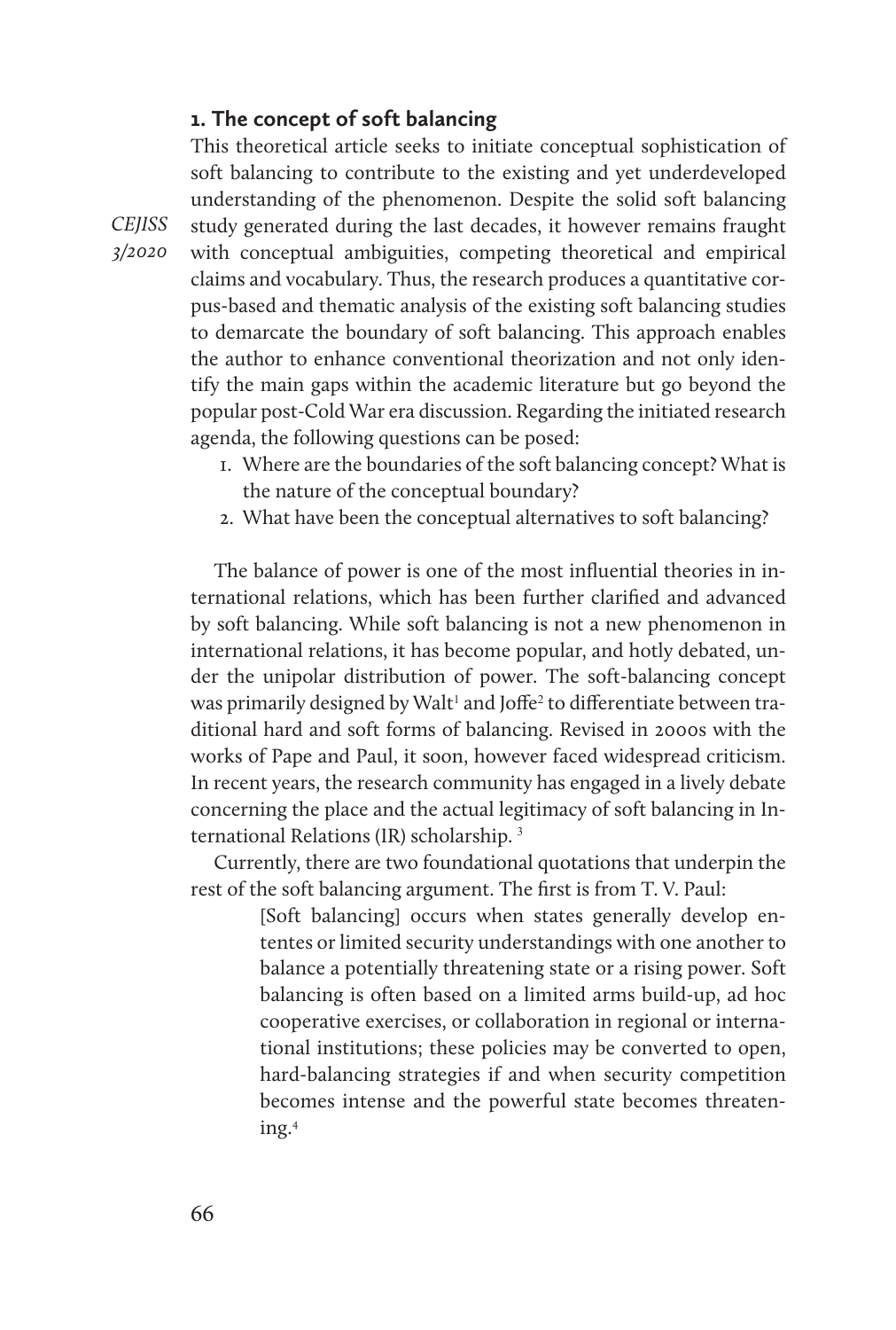The second is by Robert Pape, who describes four main nonmilitary mechanisms that enable the strategy of soft balancing: refusal to use territory that is vital to the operations of the superior state's ground, air, or naval forces; entangling diplomacy, by which states undermine the plans and policies of the superior state, especially using international institutions; economic statecraft by strengthening the regional economic blocs and diverting trade from non-members; and finally, coordination of mutual commitment to resist the policies of the superior or threatening state.<sup>5</sup>

*Mila Larionova*

As was stated above, both foundational quotations raise a lot of questions and criticism. Precisely, critics suggest that broad definition leads to conceptual widening and lack of consensus on the actual term.

The recent contribution to the understanding of soft balancing in its empirical discussion has been made by T. V. Paul in his book *Restraining Great Powers: Soft Balancing from Empires to the Global Era*. Historical retrospect from the post-Napoleonic era to today's situation enabled the author to explain the conditions under which soft balancing has occurred and when it works. Despite his notable contribution, further research is required to identify a mechanism that will allow scholars to spot potential cases of soft balancing and demarcate its boundaries. To achieve this, corpus analysis is employed in the research.

#### **2. The algorithm of data analysis**

The author sees a compatibility between quantitative and qualitative methods; however, the dominant research paradigm adopted in the article is the former.<sup>6</sup> Thus, computer-based text analysis is used to provide quantitative confirmation of patterns noticed in the literature review and illustrate the data in great detail. The quantitative corpus-based method<sup>7</sup> is applied to recognize the more commonly occurring words and phrases in corpora. A corpus was created by downloading the full texts of 107 academic articles on soft balancing published from 2001 to 2018. Following the standard procedure implemented by many researchers, notices, personal profiles, titles, legends, references, acknowledgements, and tables and figures were removed from the corpus. Hence, the remaining textual data represents full sentences only. The corpus was analyzed using several software programs, including Word-Smith Tools and Voyant. These tools were used to calculate the number of occurrences of each unique word. The so-called function words that are used for sentence construction were not considered. The most prev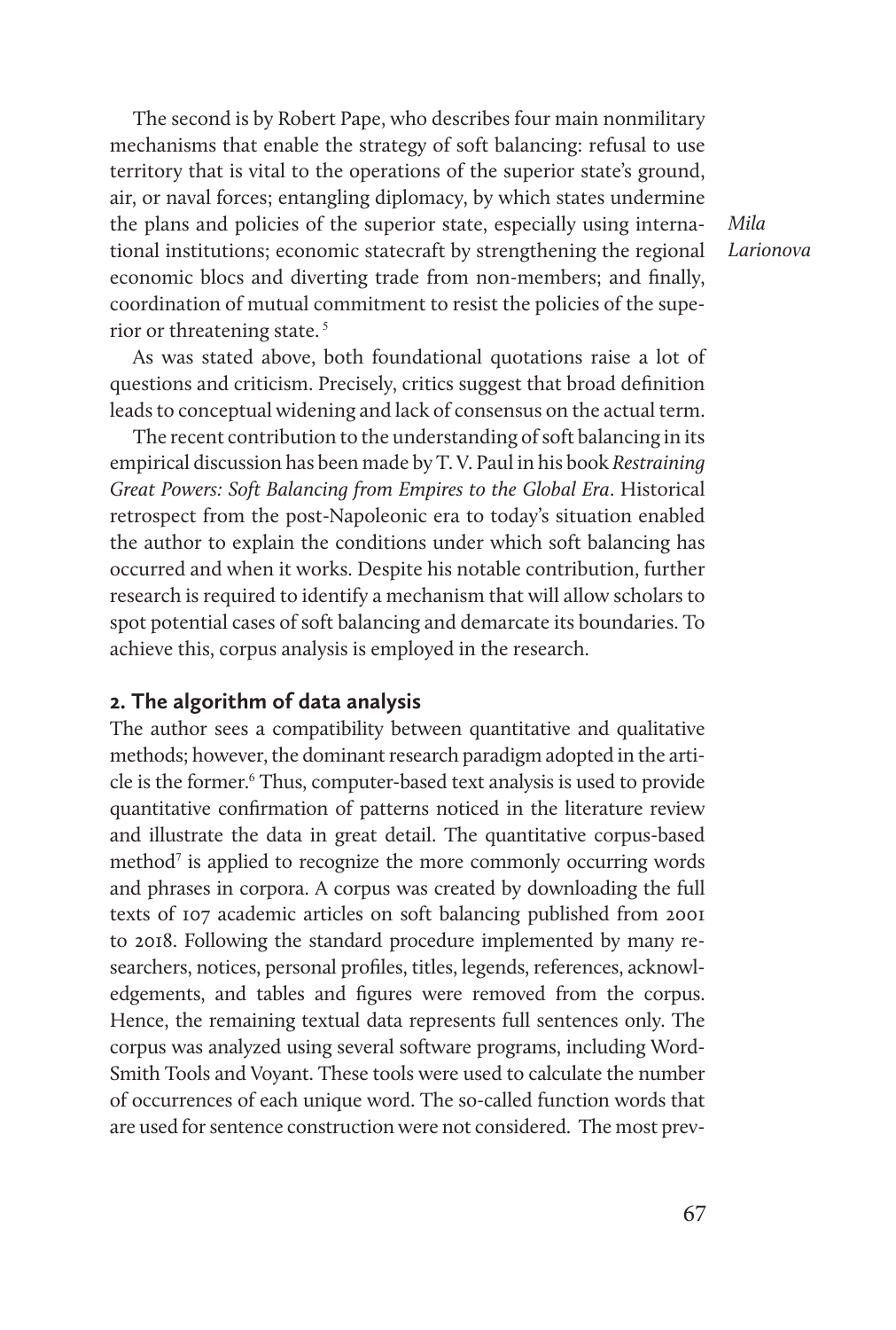alent content ('meaningful' words or the root words) for the research in the corpus were the following: Hard (hard balancing, hard power); Hierar\* (hierarchy, hierarchical), Asymmetr\* (asymmetry, asymmetrical, weaker, weak, dominant, great (powers)), Anarc\* (anarchy, anarchical), Region\* (region, regional), Economic\* (economical, economically), Institu\* (institution, institutional, organization(s), NGO, SCO, ASEAN, EU, European Union, multilateral), USA, America\* (American, Bush, US), Unipol<sup>\*</sup> (unipolarity, unipole, unipolar), Hedg<sup>\*</sup>(hedging, hedge).

All these meaningful words are keywords as their percentage prevalence is significantly high in the corpus. It is important to note that the main prevalent meaningful word of the corpus is 'hard' because soft balancing is contrasted with hard balancing in the majority of the articles. In the current research, the process of corpus analysis is divided into two agendas: first, to explain the conceptual definition and demarcate the boundary of soft balancing, and second, to elaborate a distinction among three related and alternative concepts, hard balancing, hedging, and bandwagoning.

Consequently, the dominant content of the corpus excluding the above-mentioned related concepts can be seen in Figure 1.



*CEJISS 3/2020* 



Source: Created by the author through the computer-based text analysis.

In order to spot the main themes of the concept, the frequently occurred words were divided to clusters (Table 1). Further, based on the clusters and content analysis, thematic literature review is grouped according to terms, arguments and parameters. Thereby, thematic grouping demonstrates the types of topics important for the research and organized in inclusive order. Based on frequencies of themes (topics) the author generalizes the conceptual contours of soft balancing (Table 2).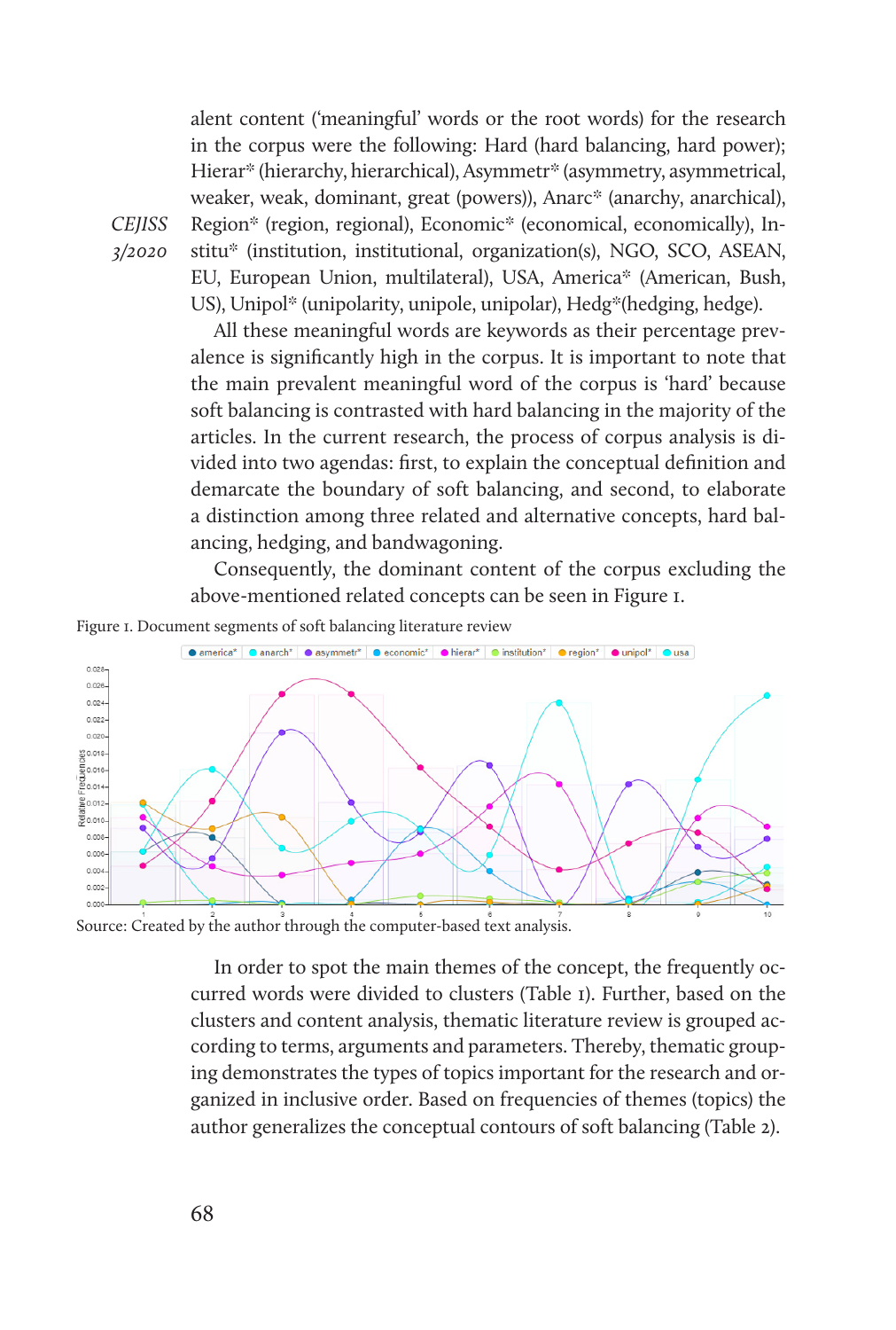Table 1

| Operationalization Themes                       | Meta Theme                  |                    |
|-------------------------------------------------|-----------------------------|--------------------|
| Hierarchy and Power Asymmetry                   |                             |                    |
| Anarchy and Power Asymmetry                     |                             |                    |
| Regional Security                               | Soft Balancing Theorization | Conceptualizing    |
| <b>Economic Competition</b>                     |                             | Soft Balancing     |
| Limited Institutional Cooperation               |                             | <b>Beyond Cold</b> |
| International Trade                             |                             | War                |
| Economic competition (diplomacy and security) / |                             |                    |
| Economic coordination                           |                             |                    |
| Soft Power                                      |                             |                    |
| Table 2. Concept Map for Soft Balancing         |                             |                    |
| Theme                                           | Source citation             |                    |
| Hierarchy, Anarchy, Unipolarity                 | 80%                         |                    |
| Power Asymmetry, Unipolarity                    | 75%                         |                    |

The concept map created by the author depicts relationships between the operationalization themes. Thus, 80% articles in the corpora refer to Hierarchy, Anarchy and Unipolarity as central themes, while for 75% of the existing studies Power Asymmetry and Unipolarity remain dominant in soft balancing discussion. In the same manner, International trade/Institutional and Economic cooperation/completion represent 68% of the reference. Regional security and institutions share 60% of the academic discussion and the smallest portion as of 30% is dedicated to the soft power.

#### **3. Soft Balancing Conceptualization**

Regional Security, Institutions 60%

tion, Economic competition, Institutions 68%  $S$ oft Power<sup>8</sup>  $|30\%$ 

International Trade, Limited Institutional Coopera-

In the context of the thematic analysis of contemporary literature, five topics are relevant to the soft balancing concept, viz., (1) hierarchy, (2) power asymmetry, (3) regional security, (4) international trade/economic interdependence/interconnectedness of politics and economics, and (5) soft power.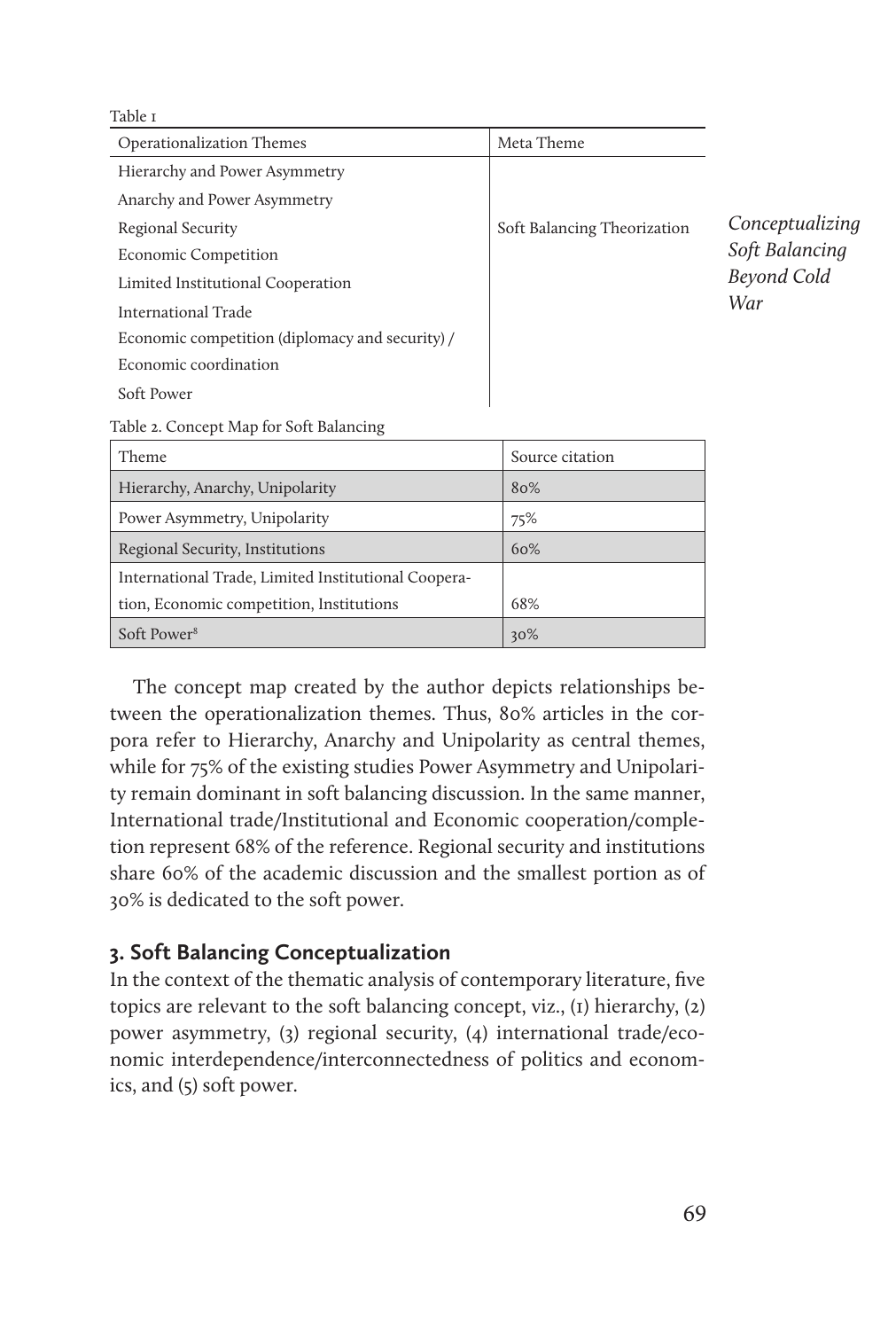#### *3.1 Hierarchy*

The most popular theme in soft balancing literature is the US hegemonic power and American dominance, unipolarity and hierarchy. During the last decades, the global dominance of the United States has forced academics to analyze how other states respond to US hegemonic power.<sup>9</sup> Thus, in the age of US unipolarity, Pape's definition gives a name to the strategies implemented by states to restrain the hegemonic power.<sup>10</sup> Precisely, he argues that in order to constrain the hegemon, weaker states utilize 'nonmilitary tools, such as international institutions, economic statecraft, and strict interpretations of neutrality.<sup>11</sup>

Numerous academics have used soft balancing to describe the policies of second-ranked powers trying to delay and thwart US war efforts. For example, Paul has claimed that 'in the post–Cold War era, soft balancing has become an attractive strategy through which second-tier major powers are able to challenge the legitimacy of the interventionist policies of the United States and its allies'.13 Thereby, traditional hard balancing is replaced by soft balancing and the latter becomes 'the primary reaction of major powers to the United States' hegemonic power'.14 The strongest case highlighted by academics to validate the importance of soft balancing is the reaction of major powers to the Bush administration during the preventive war in Iraq. Specifically, as Josef Joffe rightly points out regarding the policies of France, Germany, and Russia on Iraq: 'What was their purpose? To save Saddam Hussein? No, of course not. It was to contain and constrain American power, now liberated from the ropes of bipolarity'.<sup>15</sup>

Thus, providing valuable insight into the understanding of the post–Cold War era and the prominence of soft balancing, academics have stretched the balance of power theory, with soft balancing proponents giving it a sophisticated theoretical treatment. However, post– Cold War era findings fed into widely published commentaries and critiques, as they were limited to a system displaying unipolarity and the United States' hegemonic power.16 Indeed, the corpus-based research shows that empirical ground of soft balancing studies is mostly second-tier states and major, emerging powers versus unipolarity and the US hegemonic power. Although this trend is natural as the US with its hegemonic sphere of influence - has the ability to project its power anywhere in the globe, one of the remaining problems of such tendency is the relevance and scope of the concept. This should not be read, however, as a critique of soft balancing empirical findings per se,

*CEJISS 3/2020*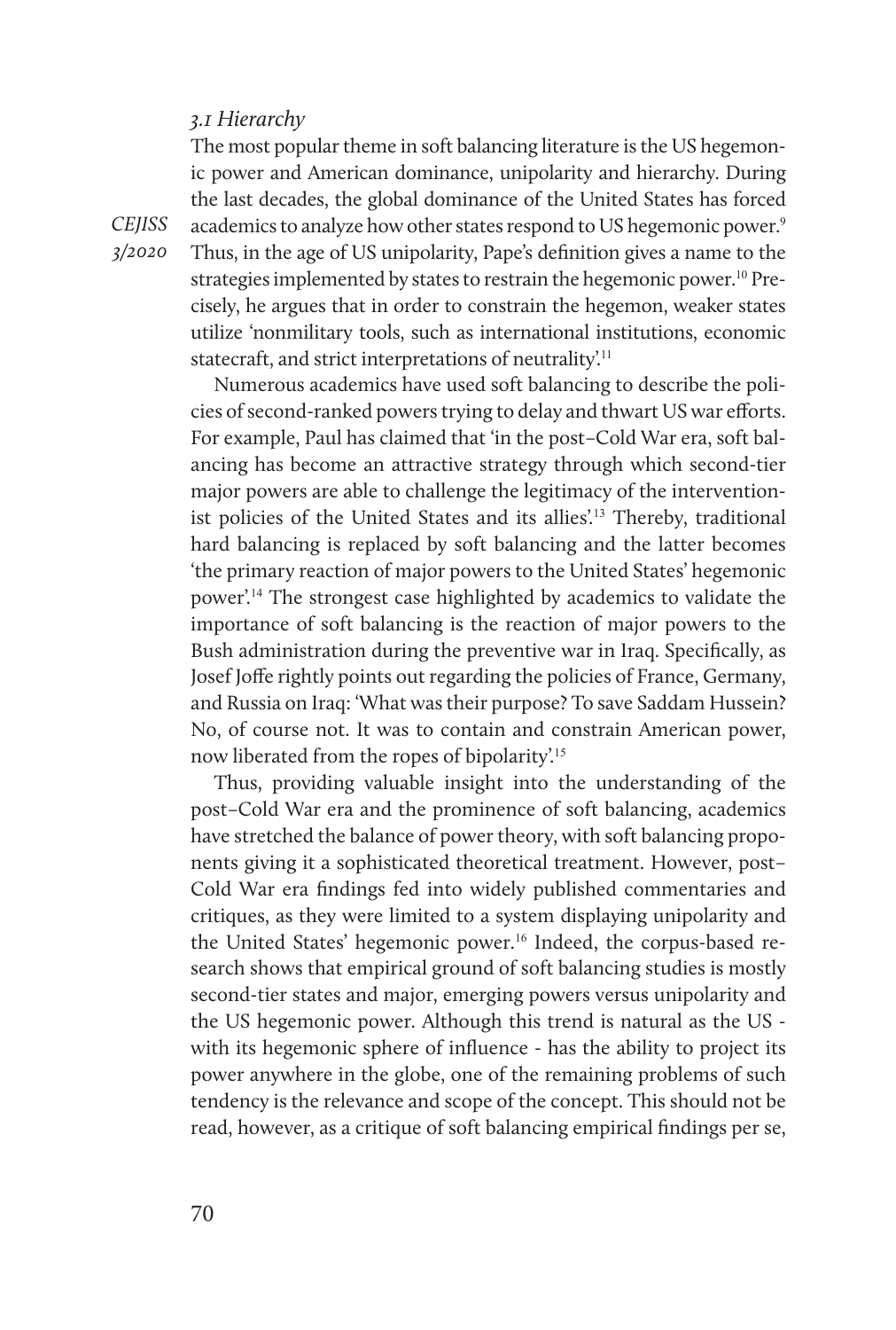#### Hierarchy

| First Order Theme Cluster                                      | Operationalization  |                   |
|----------------------------------------------------------------|---------------------|-------------------|
|                                                                | Theme <sup>12</sup> |                   |
| dominance of the United States                                 |                     |                   |
| to curtail US power                                            |                     | Mila<br>Larionova |
| weaker states confronting a unipolar power                     |                     |                   |
| weaker actors may seek to constrain the unipole                |                     |                   |
| second-tier major powers challenge the legitimacy of the       |                     |                   |
| interventionist policies of the United States                  |                     |                   |
| principal reaction of major powers to the Bush administra-     |                     |                   |
| tion's preventive war doctrine                                 |                     |                   |
| security threats from the hegemon                              |                     |                   |
| post-Cold War era is the only modern unipolar system           |                     |                   |
| Unipole                                                        | Hierarchy           |                   |
| soft balancing behavior vis-a `-vis the United States.         |                     |                   |
| threat posed by the superpower.                                |                     |                   |
| global unipolarity                                             |                     |                   |
| systematic attempts to constrain and balance the United        |                     |                   |
| <b>States</b>                                                  |                     |                   |
| a coalition of secondary powers                                |                     |                   |
| secondary states begin to see the unipole as a direct or indi- |                     |                   |
| rect threat to their national interests                        |                     |                   |
| delegitimize unipolar unilateralism                            |                     |                   |
| excluding the unipole from multilateral political and eco-     |                     |                   |
| nomic organizations                                            |                     |                   |
| the current era of US dominance                                |                     |                   |

but rather as a valid point to define the contemporary significance of the phenomena and an opportunity to go beyond this 'tradition' and develop the concept further.

## *3.2 Power Asymmetry*

By the mid-2000s, a new strand of soft balancing theorization came to disciplinary prominence. Reflecting the criticism, the general theoretical contour of soft balancing was changed to remedy the abovementioned shortcomings and demonstrate that the concept is relevant to systems displaying unipolarity, bipolarity, and multipolarity. As Paul puts it, 'soft balancing has been employed irrespective of the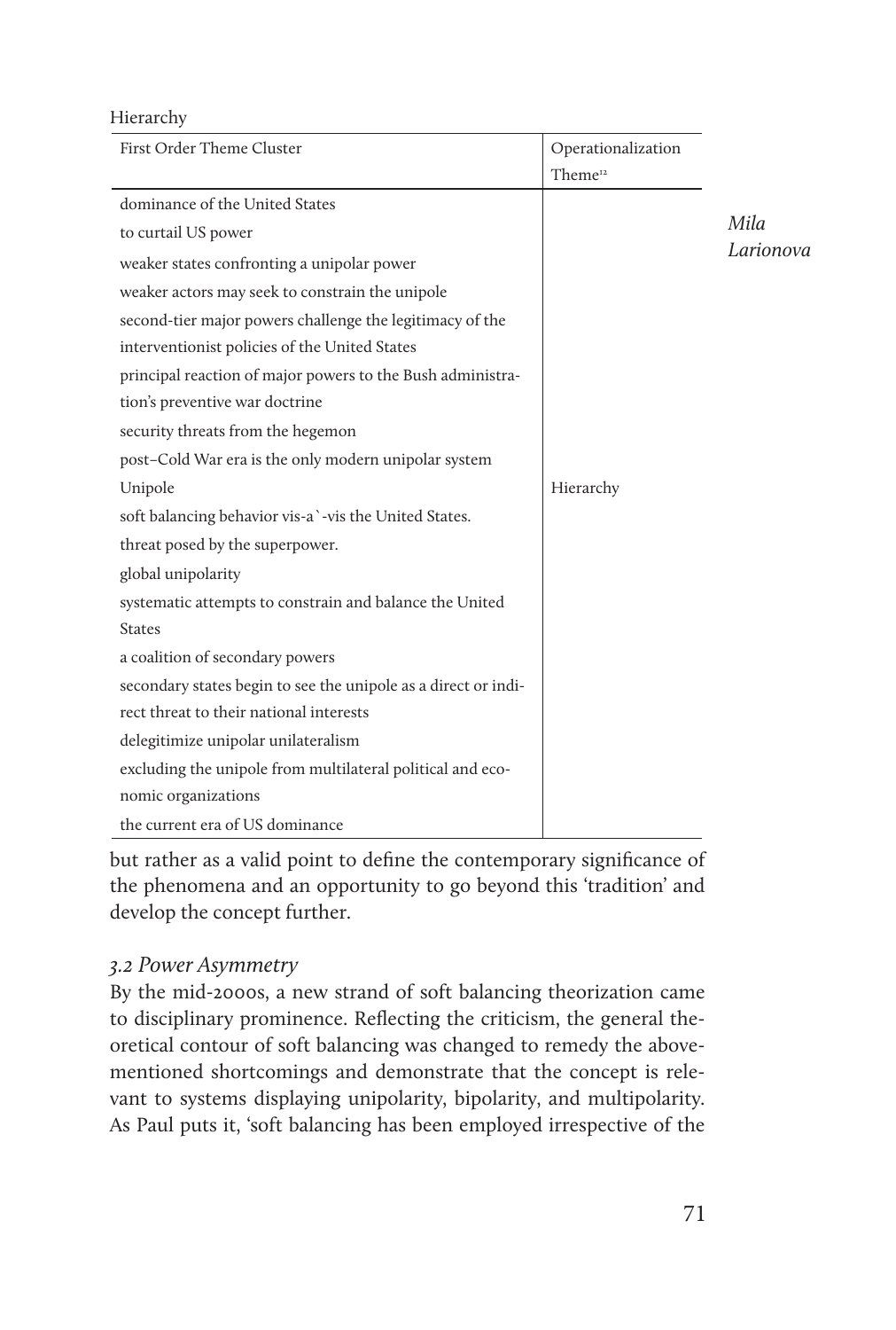distribution of power in the international system—whether multipolar, bipolar, or unipolar'.<sup>17</sup> Similarly, Pape argues that soft balancing is 'mostly brought about within the unipolar system yet there are numerous examples of soft balancing which predate the post-Cold War era'. 18 As an example, he discusses the retrospective period after the Franco- Prussian war in 1870, in which the unified Germany soft balanced against France by forming 'soft alliances' with Austria, Britain and Russia.<sup>19</sup>

While many proponents of the soft balancing argument restrict the notion to joint efforts among emerging and great powers and to actions responding to security threats from the hegemon, others offer a wide range of actions taken by a weaker state to gain influence with a stronger state. $20$ 

Thus, the second major thematic grouping generated during the research is Power Asymmetry.

The analysis of this thematic group suggests that the possibility of applying a soft balancing strategy 'has more to do with the potential Power Asymmetry

| First Order Theme Cluster                                    | Operationaliza- |
|--------------------------------------------------------------|-----------------|
|                                                              | tion Theme      |
| various international systems                                |                 |
| overcoming coordination problems under anarchy               |                 |
| degree of power asymmetry 60%                                |                 |
| To pursue alliances to obtain outcomes against the will of   |                 |
| a dominating power                                           |                 |
| undermine the relative power                                 |                 |
| the behavior of weaker states toward more powerful states    | Power Asym-     |
|                                                              | metry           |
| to constrain an emerging power's freedom of action           |                 |
| mutual binding an emerging power                             |                 |
| to constrain an emerging power's freedom of action           |                 |
| overcome power asymmetries                                   |                 |
| toward the predominant power                                 |                 |
| non offensive coalition building to neutralize a potentially |                 |
| threatening power                                            |                 |
| compensating for power asymmetries                           |                 |
| the relative power of the threatening state                  |                 |
| changes and asymmetries in the distribution of capabilities  |                 |
| political integration practice                               |                 |

*CEJISS 3/2020*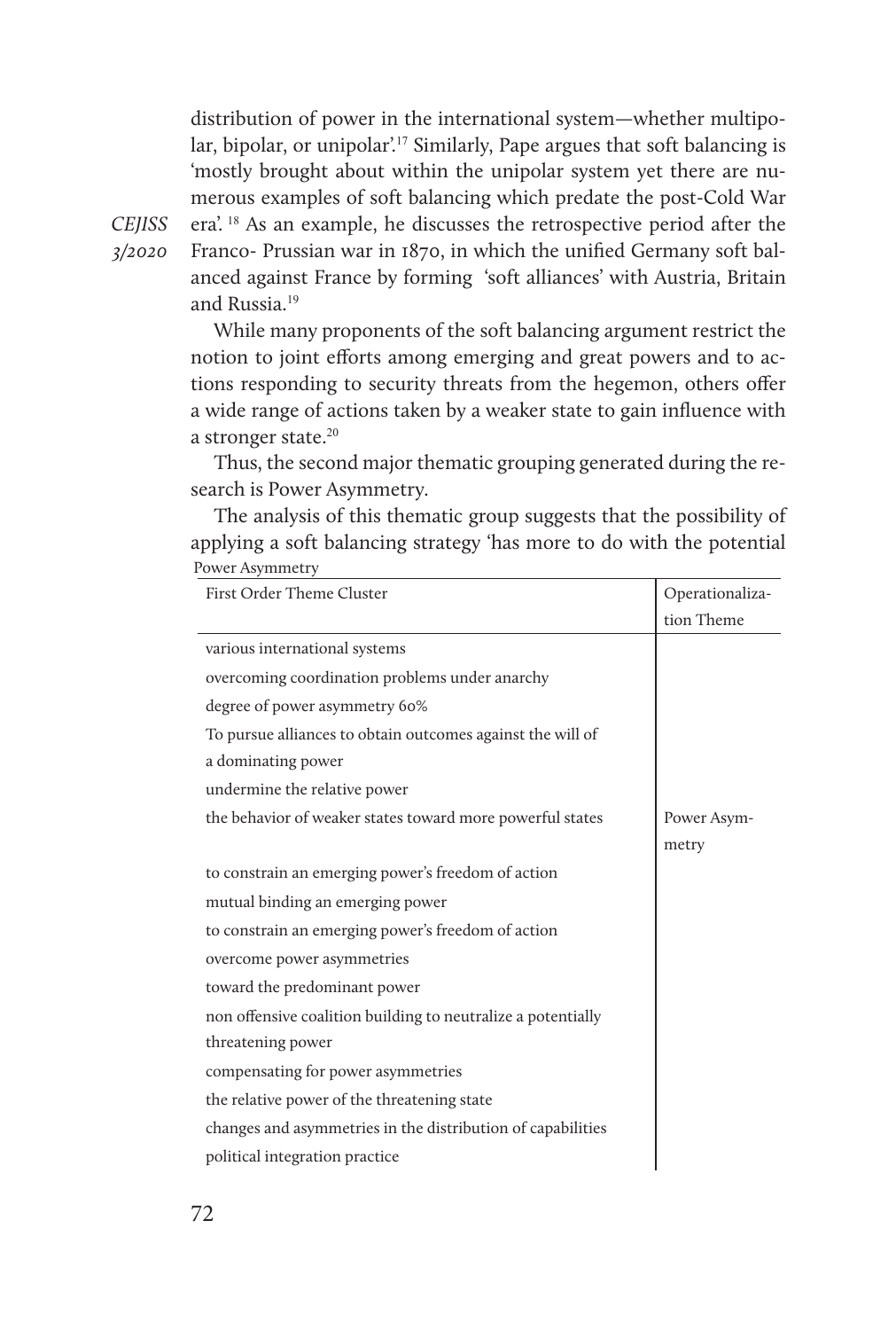leverage and vulnerabilities of the involved actors rather than with the system's polarity per se<sup>'21</sup> In this respect, power asymmetry cluster provides an extensive justification to add empirical depth to the concept of soft balancing. Thus, based on the theme of power asymmetry, advocates of the concept offer a wide range of definitions. Some have described soft balancing as a policy that pursues alliances to obtain outcomes against the will of a dominating power.<sup>22</sup> Kai He and Huiyun Feng, for example, claim that 'soft balancing refers to the efforts to undermine the relative power of the threatening state through diplomatic coordination and institutional constraints'.<sup>23</sup>

Thus, by providing a detailed, systematic account of power asymmetry, analysis of soft balancing has played a critical role in understanding the behavior of weaker states toward more powerful states. Additionally, soft balancing is considered as a strategy essentially designed to limit the actions of emerging powers while avoiding hard balancing or bandwagoning.24 For example, Saltzman states that 'soft balancing is considered only relevant to systems in which there is vast disparity between the emerging and the responding powers leaving no margin for all other strategies<sup>25</sup>. Thereby, this cluster is very important for further research even though the empirical studies still often contain US hegemonic power. To put it simply, the theoretical contribution of this cluster to the understanding of the concept of soft balancing still does not fully reflect the empirical research.

#### *3.3 Regional Security*

The next theme in soft balancing literature has strong correlation with power asymmetry. Being prominent in relation to the security dimension,<sup>26</sup> soft balancing becomes a means of regional security to counter a rising power's influence. Although the term soft balancing has been limited to situations of global unipolarity, many academics have demonstrated that it should be considered in respect to regional unipolarity.

Over the past few years, analysis of soft balancing has played an important role pertaining to regional security. Applying the soft balancing concept to regional systems, academics have examined the conditions under which it occurs.27 Thus, soft balancing spots states' perceptions of the threat posed by the regional unipole or rising power. For example, McDougall believes that soft balancing can take various forms, and can be pursued with varying degrees of intensity.<sup>28</sup> However, as rightly *Conceptualizing Soft Balancing Beyond Cold War*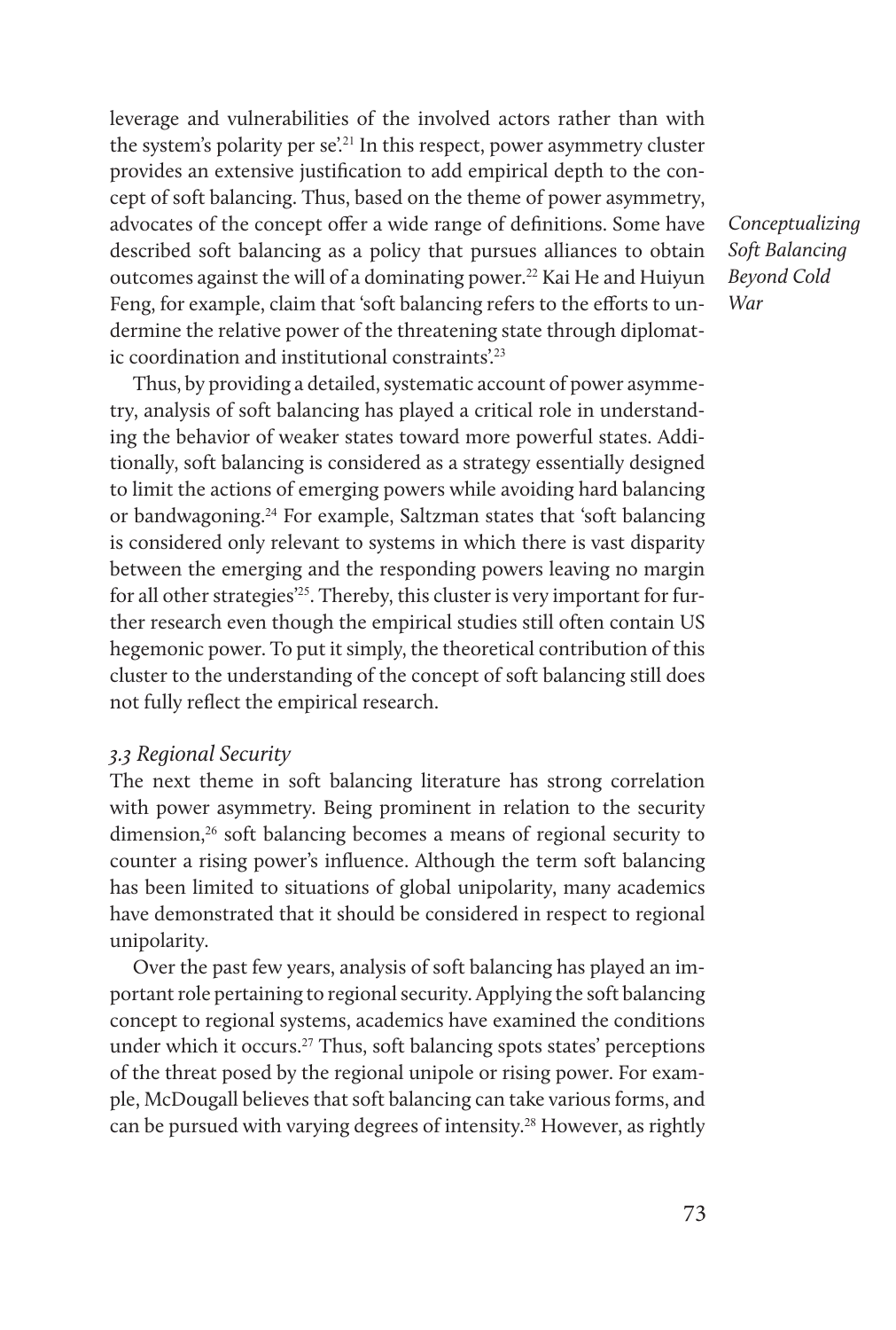#### Regional Security

|               | First Order Theme Cluster                            | Organizing Theme  |
|---------------|------------------------------------------------------|-------------------|
|               | regional unipolar systems                            |                   |
|               | perceptions of the threat posed by the regional uni- |                   |
| <i>CEJISS</i> | pole                                                 |                   |
| 3/2020        | variation among regional powers                      | Regional Security |
|               | collaboration in regional institutions               |                   |
|               | responses within the region                          |                   |
|               | reduce the dependency                                |                   |
|               | keeping the stronger state under control             |                   |
|               | to counterbalance the power of a strong neighbor     |                   |
|               |                                                      |                   |

pointed out by Friedman and Long: 'soft balancing is not an inevitable reaction to the growth of another state's power [per se]'.<sup>29</sup> Overall, it could be stated that soft balancing allows for different degrees of 'opposition' to the most powerful country in terms of regional security.

Focusing on the responses within the region, some academics can see differences between the major powers on the one hand, and the middle and smaller powers on the other hand. Thus, the impact of rising power has been varied. Some academics stress that soft balancing might be the best strategy for the major powers in the region, however the extent to which soft balancing has been followed is varied. The middle and smaller powers are less able to pursue soft balancing, and they will most probably opt for some combination of accommodation. In contrast, other academics state that a soft balancing strategy is being pursued by both major and smaller powers. Major powers want to avoid a situation where rising powers will play a dominant role, while weaker powers implement it to reduce their dependency on and constrain the influence of stronger states.<sup>30</sup>

The regional security cluster has a strong connection to the next cluster described below—many studies have been conducted with a focus on deepening economic cooperation within coalitions and institutional settings.

### *3.4 International Trade/Economic interdependence / Interconnectedness of politics and economics*

Drawing on this thematic grouping, recent studies have further contributed to the development of soft balancing by examining the interplays within diplomatic coalitions, political integration practices, international institutions, and informal ententes.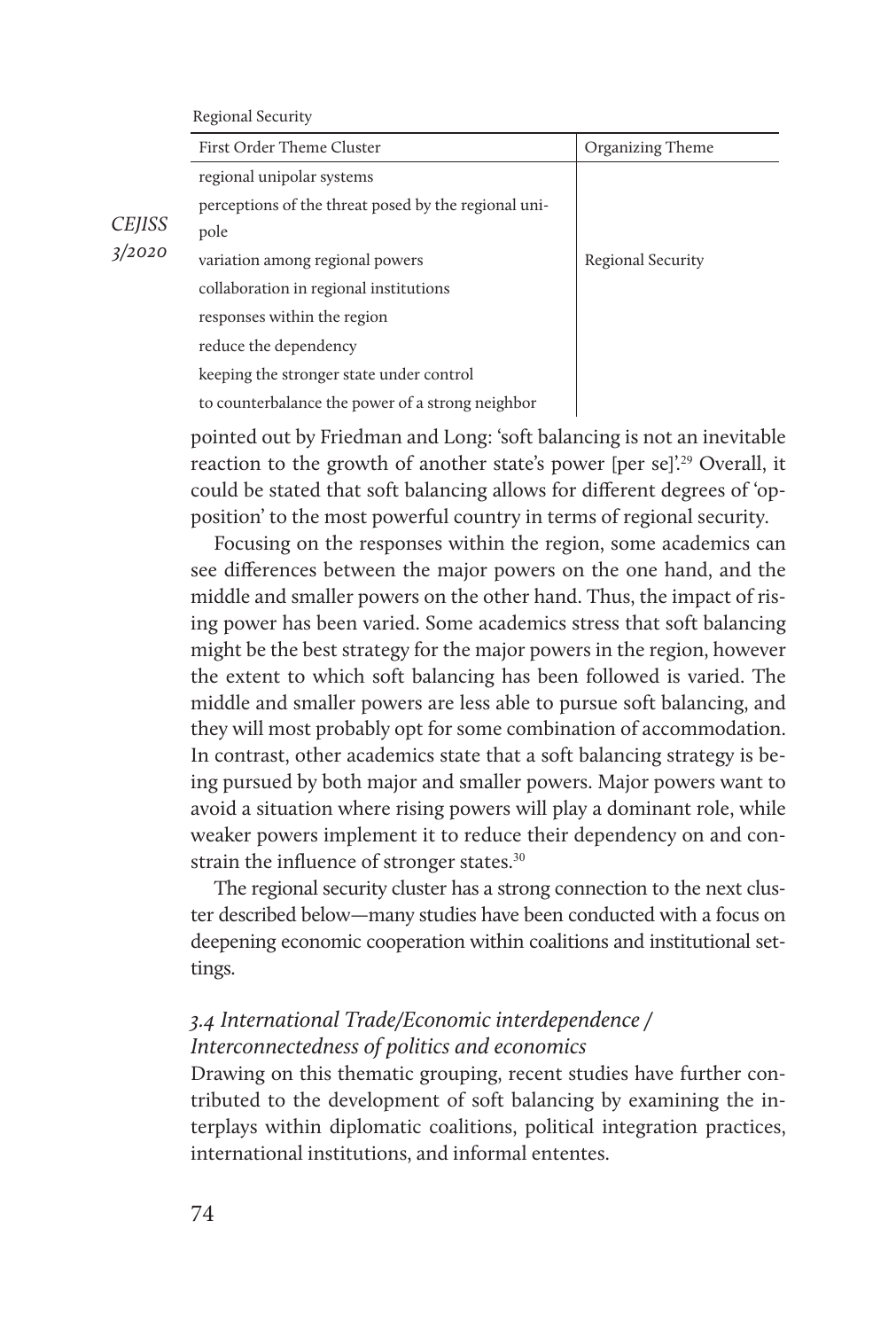International Trade/Economic interdependence/Interconnectedness of politics and economics

| First Order Theme Cluster                                              | Organizing<br>Theme |           |
|------------------------------------------------------------------------|---------------------|-----------|
| economic dependency and tools or mechanisms of soft balancing          |                     | Mila      |
| International institutions                                             |                     | Larionova |
| the option to reduce economic dependencies and still benefit from      |                     |           |
| the cooperation with the counterpart                                   |                     |           |
| aid to rivals                                                          |                     |           |
| excluding the unipole from multilateral political and economic         |                     |           |
| organizations                                                          |                     |           |
| utilization of institutions                                            |                     |           |
| To pursue alliances to obtain outcomes against the will of domi-       |                     |           |
| nant power                                                             |                     |           |
| weaken the persuasive power                                            |                     |           |
| Limit the ability of the unipole                                       |                     |           |
| joint response system                                                  |                     |           |
| deepening economic cooperation within alliance                         |                     |           |
| trading blocs or by using existing institutions to frustrate threaten- |                     |           |
| ing power                                                              | International       |           |
| external balancing                                                     | Trade, inter-       |           |
| counter the predominance of the United States (US)                     | dependence,         |           |
| Challenge US preponderance                                             | Institutions        |           |
| use international institutions, economic statecraft, and diplomatic    |                     |           |
| arrangements to delay, frustrate, and undermine US policies.           |                     |           |
| Institutional binding or exclusion                                     |                     |           |
| diplomatic entangling and political integration practiced              |                     |           |
| restraining the emerging power and discouraging it from carrying       |                     |           |
| out its over-reaching hegemonic aspirations                            |                     |           |
| diplomatic coordination and entanglement                               |                     |           |
| strategic non-cooperation                                              |                     |           |
| Institutional binding or bargaining and economic statecraft            |                     |           |
| Economic means                                                         |                     |           |
| Economic warfare                                                       |                     |           |
| economic means by which damage is imposed                              |                     |           |
| political alignments                                                   |                     |           |
| multilateralism                                                        |                     |           |
| sanctions                                                              |                     |           |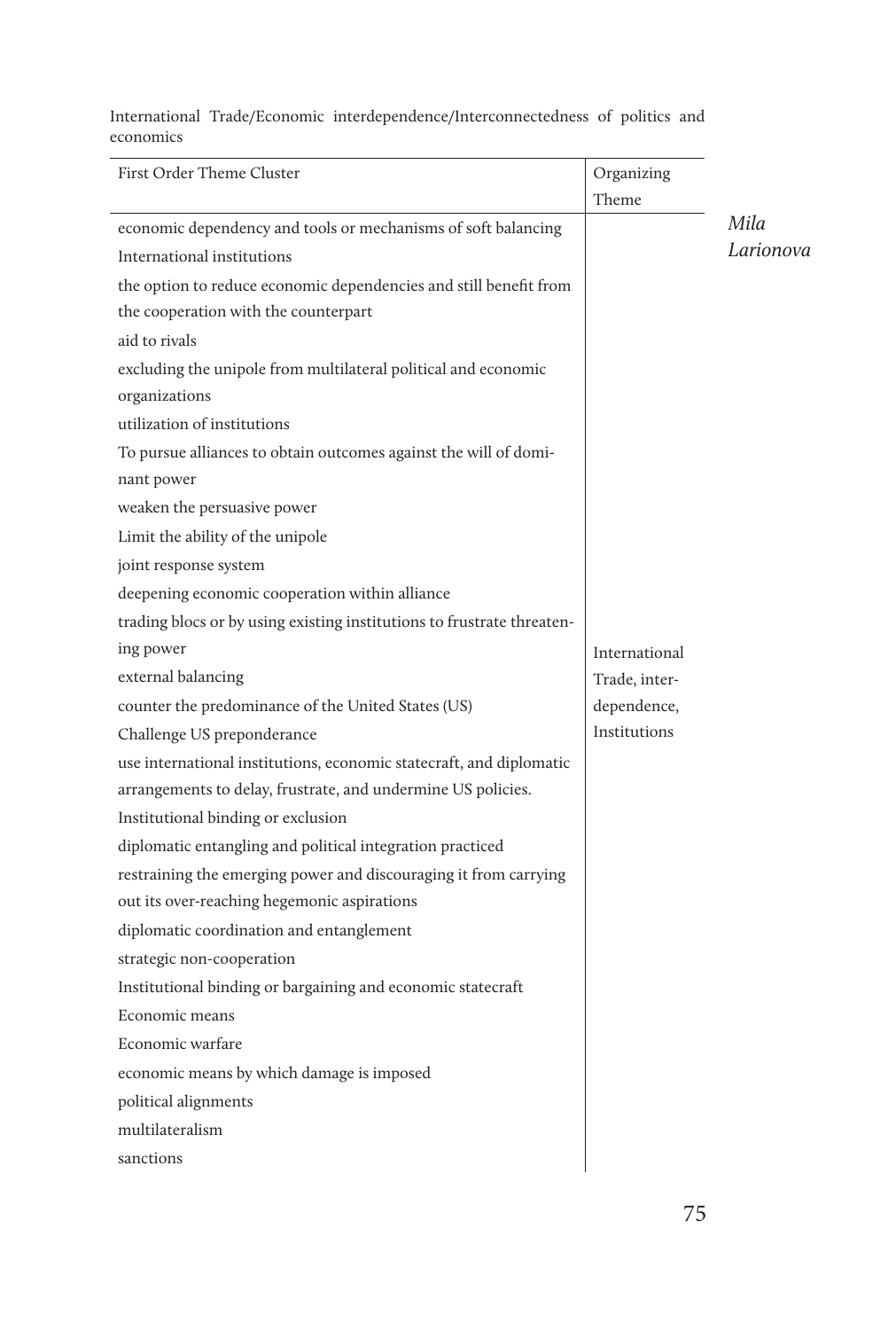The analysis shows that this thematic group has several organized themes, meaning that if an author was discussing international trade, he also mentioned economic interdependence and institutions, and vice versa.

*CEJISS 3/2020* 

Thus, in turning to international organizations and law, bilateral diplomacy, coalition-building, and international institutions, countries seek to constrain the ability of their counterparts to exercise power.

Academic literature in this group is mostly concentrated on the economic dependency and tools or mechanisms of soft balancing. Thus, soft balancing is seen as an option to reduce economic and/or geopolitical dependencies and still benefit from cooperation with the counterpart.

Academics offer a wide range of strategies of soft balancing. However, in this thematic group, many scholars still use soft balancing exclusively in the context of responses by second-tier or major states toward unipolarity and US power. Thus, second-tier major powers abandoned traditional hard balancing 'because they do not fear losing their sovereignty and existential security to the reigning hegemon<sup>'31</sup> Consequently, scholars define soft balancing as a 'state activity which involves the formation of limited diplomatic coalitions or ententes with the implicit threat of upgrading their alliances, if the United States goes beyond its stated goals'.<sup>32</sup> Pape expounds on this definition arguing that soft balancing 'does not directly challenge US military preponderance but uses nonmilitary tools to delay, frustrate, and undermine aggressive unilateral US military policies'.<sup>33</sup> According to Pape and Paul, these 'nonmilitary tools' include international institutions, economic statecraft, diplomatic arrangements and strict interpretations of neutrality. Moreover, from geopolitical perspective, strategic partnerships or alignment seeking soft balancing enable weaker states gain leverage against a hegemonic power by joining forces in international institutions or / and through regional complexes. To put the matter bluntly, by soft balancing through the strategic partnership at the geopolitical level, actors can increase their influence greatly.

Others strongly believe that soft balancing is used on the regional level to balance power asymmetry. Consequently, scholars described soft balancing as a policy that pursues alliances to obtain outcomes against the will of dominant power. In this manner, states adopted soft balancing seek to limit the ability of the unipole to 'impose its preferences on others through coordinated action, attempts to augment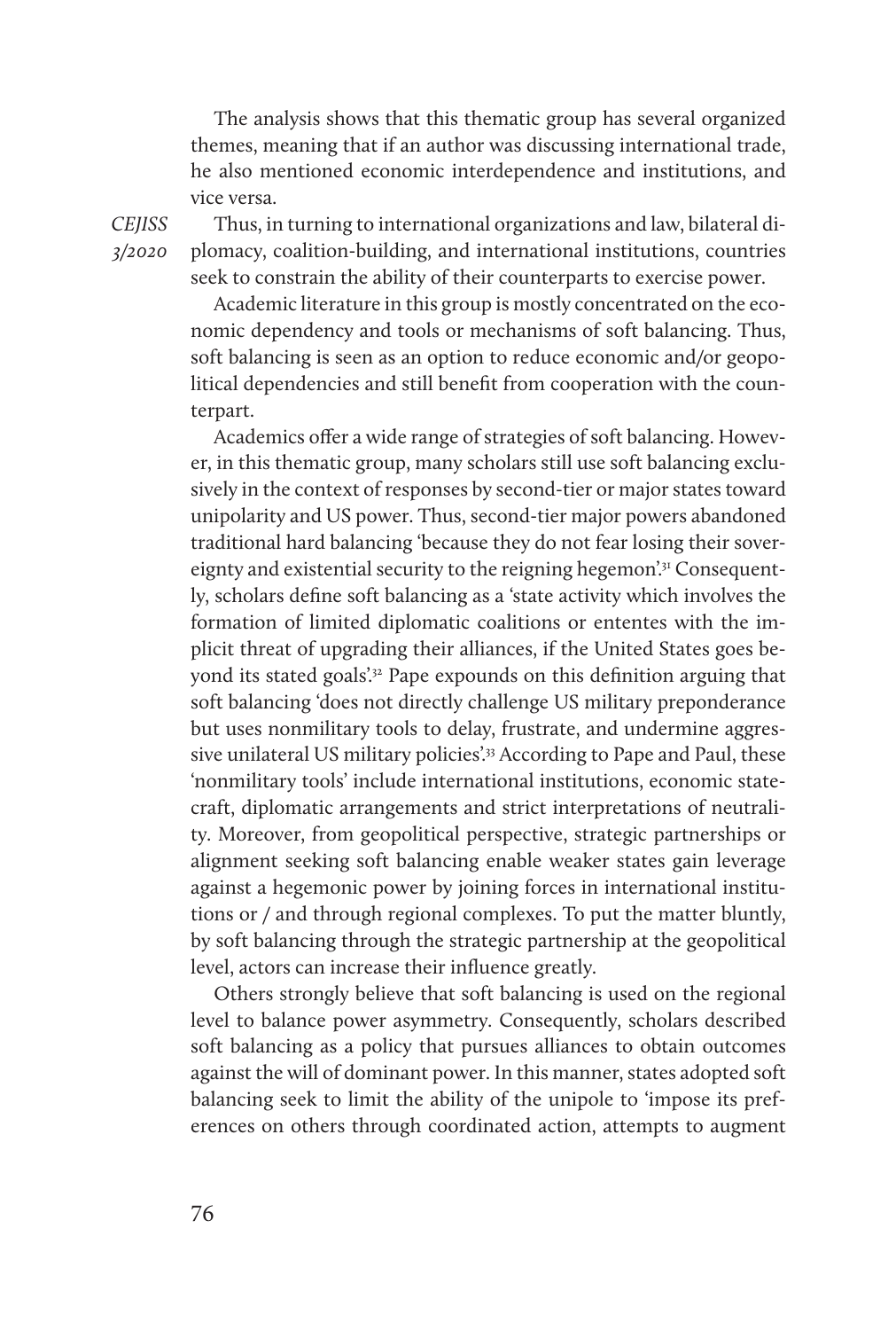power, and countervailing coalitions'.<sup>34</sup> Specifically, on the regional level 'states are able to constrain emerging powers and influence their policies by using institutional mechanisms, rules, norms, and procedures of mutual regulation'<sup>35</sup> Such arrangements ensure the voice of other states is heard,36 which enables them to protect their security and interests even in conditions of significant power asymmetry.<sup>37</sup>

In this thematic grouping soft balancing is defined as a 'calculated, focused and nonmilitary strategy that may involve economic statecraft, institutional binding or exclusion, diplomatic coordination and entangling and political integration practiced in order to constrain and restrict an emerging power from pursuing its threatening policies'.38

Further, cluster analysis shows that economic statecraft<sup>39</sup> is one of the most important and common instruments of soft balancing. Being a tool of soft balancing strategy, economic statecraft 'is believed to provide decision makers with an effective and relatively cheaper alternative compared with armed conflict that they can implement in order to dissuade an emerging power from pursuing its detrimental policies'.<sup>40</sup>

Another focal organizing theme in the cluster is international institutions. A lot of scholars argue that soft balancing is predominantly undertaken via international institutions, as these structures enable actors to overcome the prisoner's dilemma associated with engaging in balancing.41 As Pitcairn rightly points out that a weaker state will seek to balance the hegemon and at the same time to decrease its cost of doing so through the institutional platform.<sup>42</sup> Additionally, 'international institutions can facilitate cooperation among states because they reduce uncertainty by providing information, monitoring state behavior, codifying state behavior, and conferring legitimacy'.43 Moreover, in his recent book, TV Paul stresses the importance of international institutions in specific and these thematic group in general and argues that they are the most viable instruments of soft balancing.<sup>44</sup> Accordingly, his contention is that 'states have increasingly relied on international institutions, limited ententes, and economic instruments to balance power and restrain threatening behavior'. 45 Even though the military capabilities still central in power politics, 'they are not the only feasible instruments of balancing in the contemporary world'.46 To sum up, this cluster shows the clear distinction between soft balancing and hard balancing, no matter the type of international system, power asymmetry conditions, or hierarchy. Additionally, the review of literature *Conceptualizing Soft Balancing Beyond Cold War*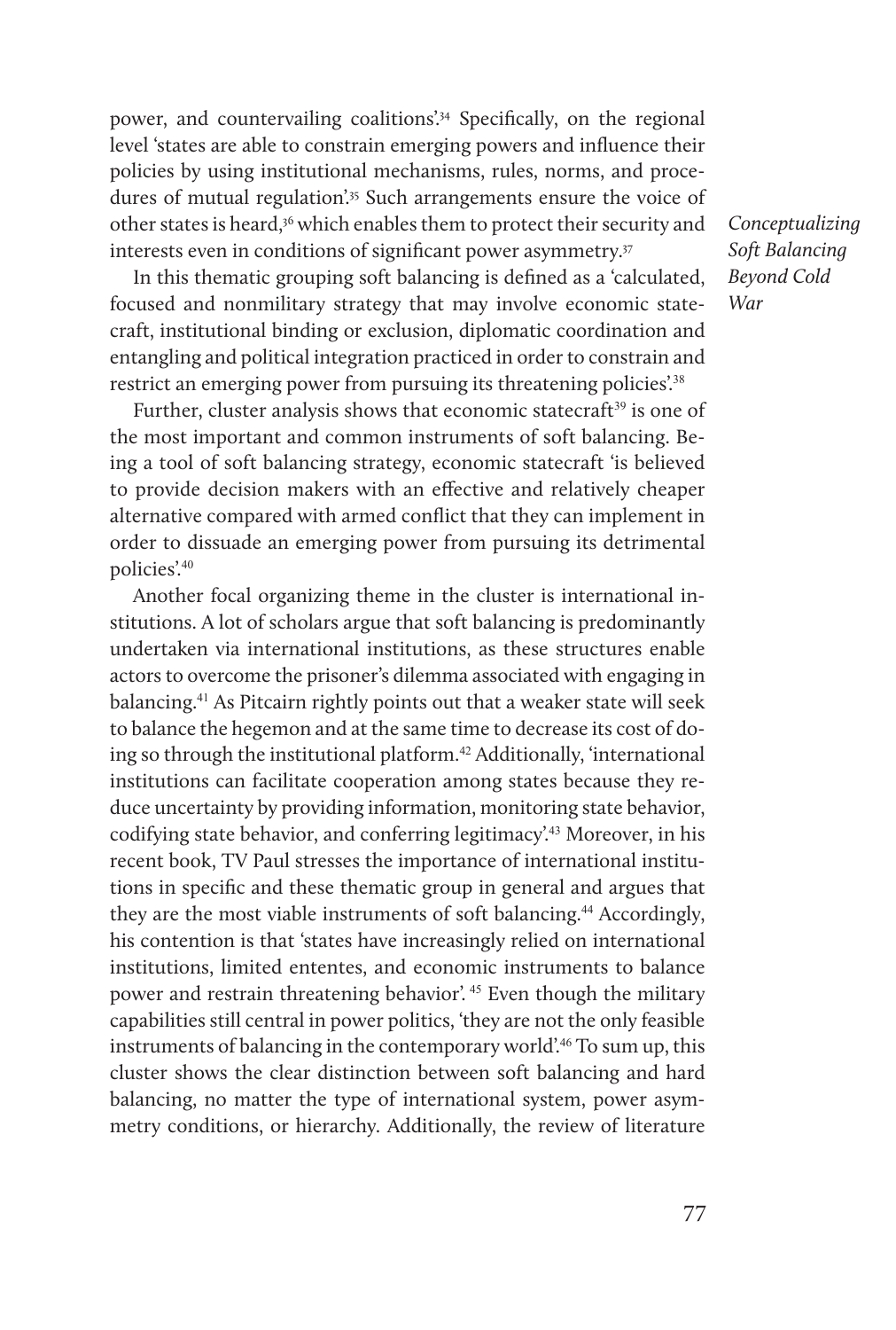in this cluster reveals that soft balancing is a strategy mainly used between regional organizations or institutions and states.

#### *3.5 Soft Power*

*CEJISS 3/2020* 

Even though soft power is outside the neorealists' conceptual borders of soft balancing, some academics have accommodated both neoliberalism and constructivism to explain soft balancing. In this respect, soft balancing is reconceptualized as an attempt to restrain a rival by soft power through the utilization of norms, persuasion and cooption, etc.

The increasing importance of soft power in a globalized, interdependent world<sup>47</sup> and the cost of hard balancing to challenge the counterpart both constrain states' strategies and prescribe the implementation of soft balancing to prevent and control competitors. As Keohane and Nye so aptly state, 'power can be thought of as the ability of an actor to get others to do something they otherwise would not do. Power can also be conceived in terms of control over outcomes'.<sup>48</sup> Nye defines soft power as "the ability to get what you want through attraction rather than coercion or payments."49 Soft power behavior is displayed through agenda setting, attraction, culture and political ideals, and co-optation.<sup>50</sup> In this sense, soft power is a key to soft balancing, as it expresses the means through which an actor can seek to advance its significant normative interests in the presence of a prevailing or ri-Soft Power

| First Order Theme Cluster                                        | Organizing Theme |
|------------------------------------------------------------------|------------------|
| attraction rather than coercion or payments                      |                  |
| Beyond the military realm                                        |                  |
| attraction through culture and political ideals, and co-optation |                  |
| utilization of norms                                             | Soft Power       |
| persuasion and cooptation                                        |                  |
| preferences of actors                                            |                  |
| growing primacy of soft power in the 21 <sup>st</sup> century    |                  |
| Attractive power                                                 |                  |
| non-military power                                               |                  |
| sources of soft power                                            |                  |
| increasing importance of soft power                              |                  |
| does not pursue an aggressive foreign policy                     |                  |
| cooperation                                                      |                  |
| increasing global interdependence                                |                  |
|                                                                  |                  |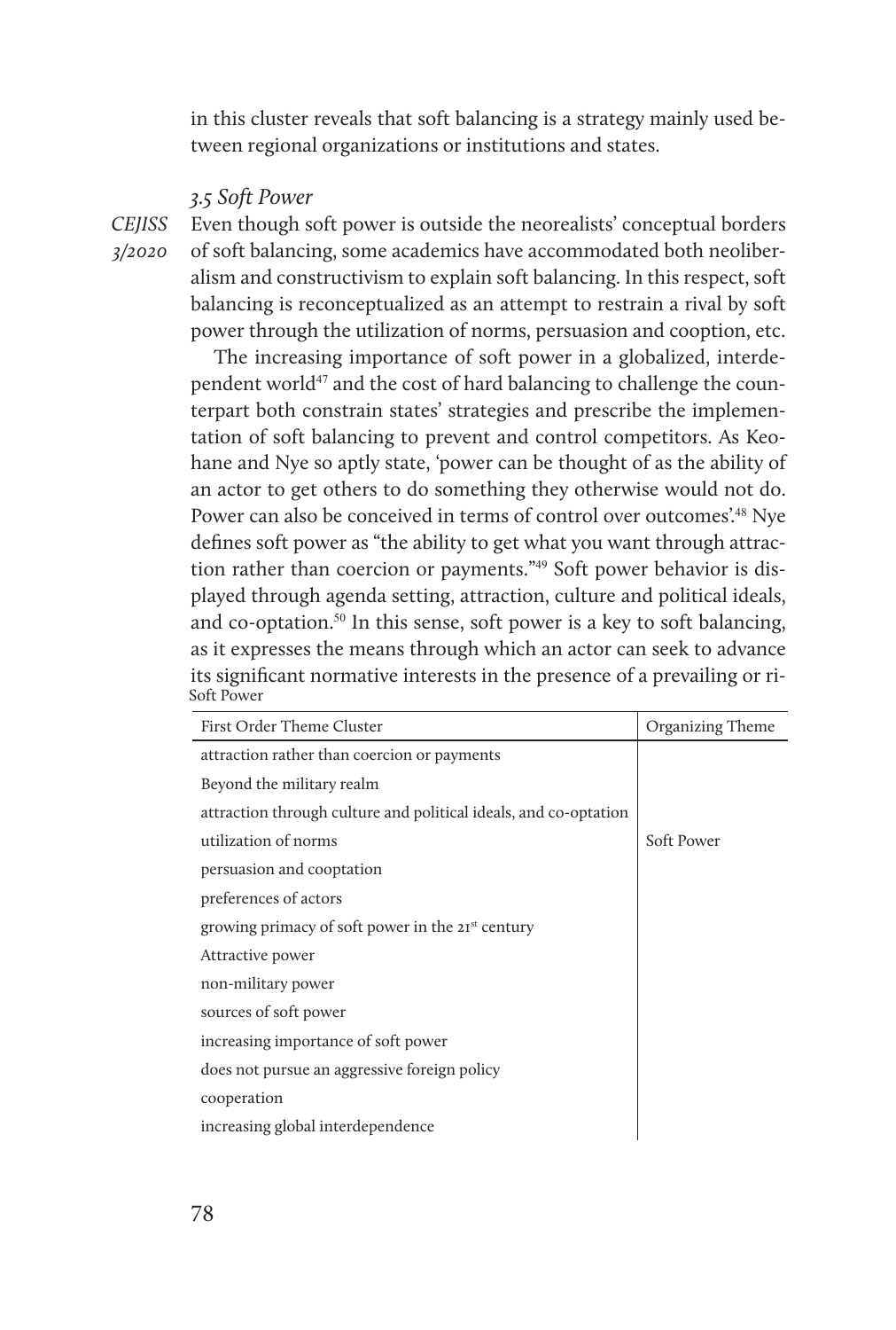val normative (and cultural) configuration.<sup>51</sup> Nevertheless, the notion of soft balancing differs from Nye's liberal soft power concept, which is based on attraction. Indeed, soft balancing contains what the author calls soft power and attraction but goes beyond that and includes the power to destroy a competitor through economic, diplomatic, and geopolitical means. In other words, soft power and soft balancing are united by the absence of hard instruments or mechanisms. But at the same time, soft power is a tool used to soft balance the counterpart.

*Mila Larionova*

The corpus-based and thematic analysis of academic literature was used to understand the state of the art of the publications on soft balancing. Computer-based text analysis identified the most commonly occurring words and phrases in corpora and enabled the author to demarcate the boundaries of the soft balancing studies. The most prevalent content ('meaningful' words) in the corpus allowed the author to indicate the main clusters of the phenomenon and spot the main themes. In the context of the thematic analysis of contemporary literature, five topics are relevant to the soft balancing concept, viz., (1) hierarchy, (2) power asymmetry, (3) regional security, (4) international trade/economic interdependence/interconnectedness of politics and economics, and (5) soft power. Even though all the themes discussed above remain important, they do not fully demarcate the boundary of soft balancing and explain its nature in the contemporary world. Based on the analysis of each cluster as described above, the empirical studies are limited to balance of power rhetoric akin to hard vs. soft and its implications for the United States' hegemonic power. Since the theoretical ground does not reflect the empirical potential of the concept of soft balancing, further development is vital. Additionally, to avoid the further litigation of soft balancing as a concept, it is necessary to sufficiently distinguish soft balancing from other concepts in IR.

#### **4 Alternative IR concepts to soft balancing**

In an attempt to rebuff the criticisms raised against soft balancing, which are still quite valid in terms of the fragility of the empirical findings developed so far, this section poses the question of how soft balancing is distinguished from other concepts in the balance of power theory. As Brooks and Wohlforth state, 'soft-balancing proponents have not supplied the conceptual tools to distinguish behavior that is an outgrowth of the systemic balancing imperative from what we might call unipolar politics as usual'.<sup>52</sup> Similarly, Liber and Alexander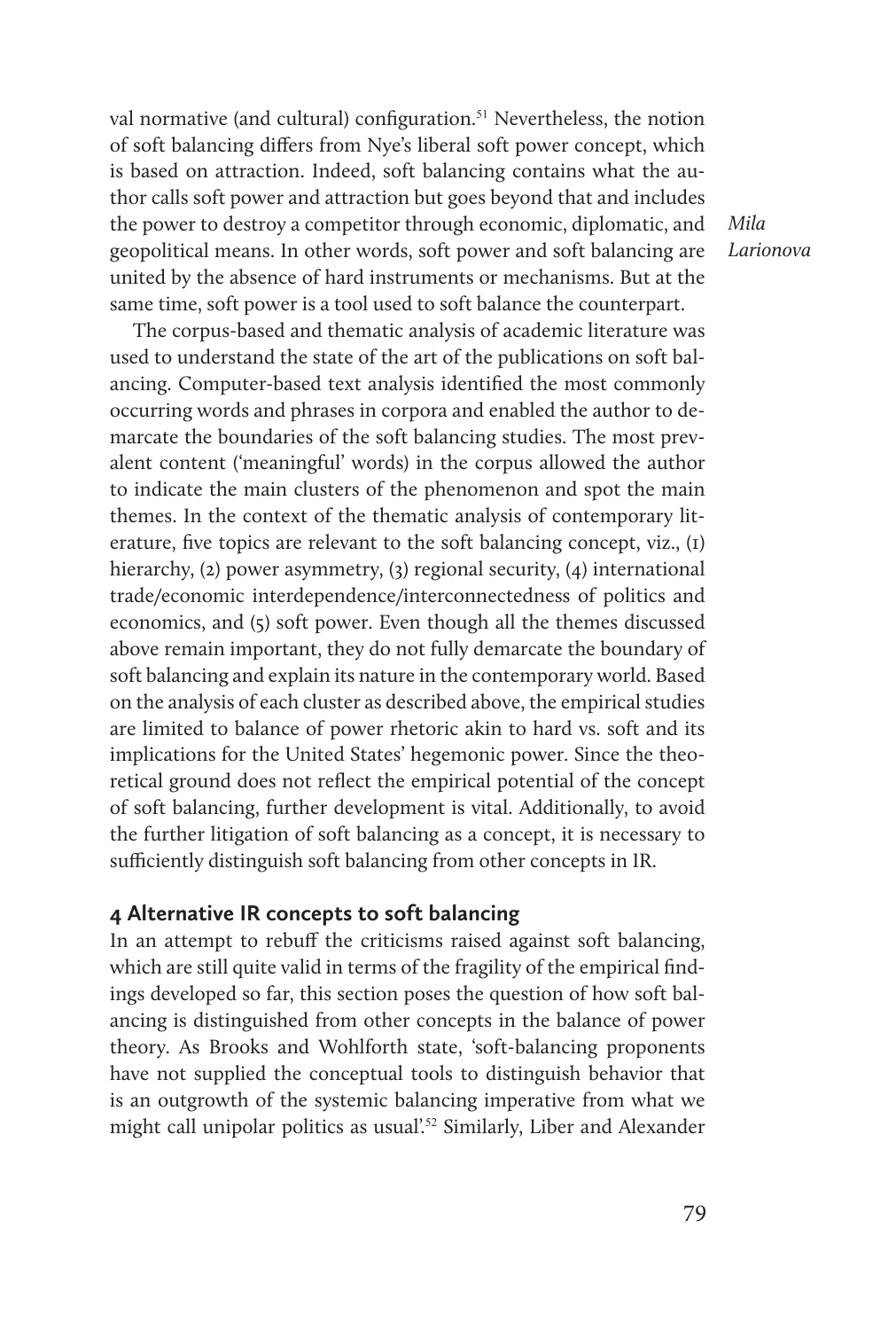argue that due to the lack of empirical support, 'any discussion about soft balancing is a discussion about nothing<sup>'53</sup> This criticism is valid but should not be treated as a criticism of the conceptual understanding of soft balancing, but rather as a criticism of the empirical studies initiated so far.

*CEJISS 3/2020* 

For the past four centuries, the balance of power has been the bedrock of international politics and (neo)realist international relations theory. Indeed, structural realism explains international outcomes and general modes of great power behavior (balancing/bandwagoning). Thus (neo)realism sees the existence of an anarchic international system with no central authority to exercise hierarchical order, where states must secure their mere survival.<sup>54</sup> Specifically, Waltz and Walt proposed two strategies that states can choose for better security, namely, hard balancing and bandwagoning. Hard balancing means that states can either arm themselves (internal balancing) or form alliances with other powers to balance against great powers (external balancing).55 Bandwagoning assumes that states can ally with the great power to seek security assurances.<sup>56</sup>

As was mentioned above, even though, the post–Cold War era left hard balancing behind, its heritage —the US focused approach— keeps restraining the concept of soft balancing and leads to the wrong judgments and conclusions.

Another key point is that the neorealists' understanding described above is rather linear. In such circumstances, soft balancing can be differentiated from the traditional instruments for restraining powers. However, there are still many questions left: When does soft balancing end and hard balancing begin? Is strategic partnership a 'light version' of alliance or a more 'popular version' of bandwagoning? Additionally, based on the initiated corpus analysis above, it emerges that most soft balancing studies have implicitly focused on the structure and hegemonic power. In this matter, the United States' focused approach, conceptually inherited from 'hard balancing', restrains the concept and leads to the wrong judgments and conclusions. For example, most academics tend toward the view that China and Russia are building a durable strategic partnership to soft balance the United States' preponderance in the post–Cold War geopolitical order.<sup>57</sup> At first glance, the designation of Sino-Russian soft balancing against the United States appears to be reasonable, as it is rooted in the common security threat from the West. But the impact on the global balance of power does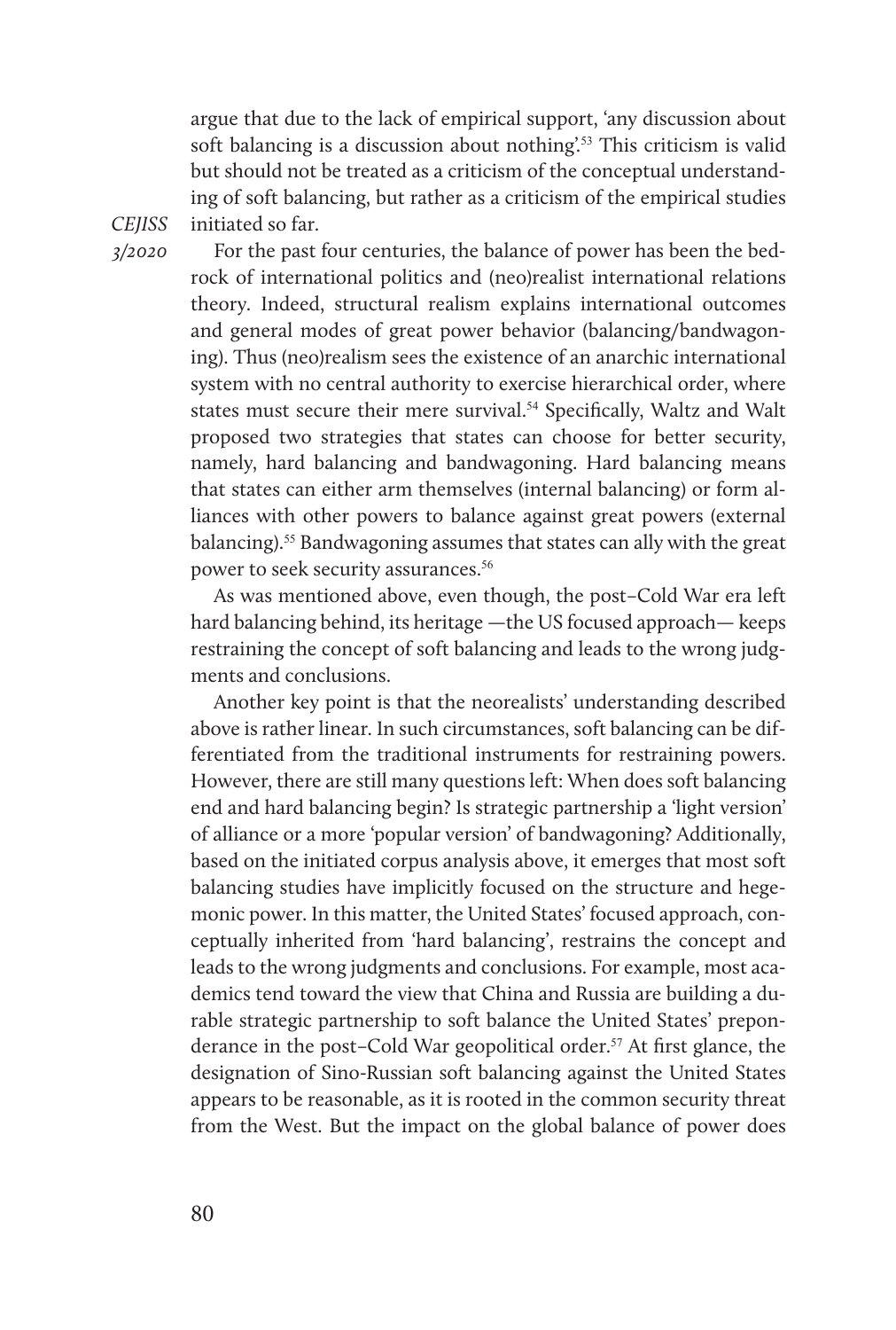not completely explain the relationship between the countries. The Sino-Russian relationship is contradictory and occasionally demonstrates limits and the two states' rivalry for power. Despite the grand ambitions for cooperation declared by the two countries, substantive results often elude them <sup>58</sup>

The next alternative to soft balancing is hedging. The concept of hedging comes from the business statement 'hedge your bets' and means that the future is uncertain, so 'by waiting and watching while making use of present opportunities, one's options are widened'.59 Since the development of futures market, hedging theory has become an influential theory in finance. With respect to IR, hedging has emerged as a response to the critique and shortcomings of 'balance of power'. Despite of the fact that IR scholars and policy makers are increasingly pledge to the concept of hedging, it has never been clearly defined and understood in international politics. Many scholars believe that the concept of hedging should be understood in the context of the 'balancing-bandwagoning' range within the 'balance of power' theory, in which hedging is located in between as the state's third strategic choice.60 Evelyn Goh offers the traditional definition of this term as 'a set of strategies aimed at avoiding (or planning for contingencies in) a situation in which states cannot decide upon more straightforward alternatives such as balancing, bandwagoning, or neutrality'.<sup>61</sup> Similarly, Medeiros states that hedging is a beneficial strategy for small states that wish to uphold a balanced relationship with two superpowers.<sup>62</sup> In the same manner, Tessman and Wolfe perceive strategic hedging as 'a type of behavior that helps states cope with certain kinds of uncertainty that are likely to exist in unipolar systems'.<sup>63</sup> Additionally, the former author made an effort to reflect on hedging through unipolarity, based on the idea that 'strategic hedging behavior helps second-tier states cope with the threats and constraints they are likely to encounter under conditions of unipolarity, (especially) in a deconcentrating unipolar system such as the one that has characterized the early twenty-first century'.<sup>64</sup> In contrast, Korolev attempts to enhance the understanding of hedging by relating it to the levels of analysis in IR theory, thus, 'instead of placing hedging somewhere between balancing and bandwagoning or attaching it to either end of the balancing-bandwagoning continuum, [his research] argues that hedging is most useful if removed from the system level and tied more closely to regional (interactional) or unit-level independent variables'.<sup>65</sup> And finally, the rest of

*Conceptualizing Soft Balancing Beyond Cold War*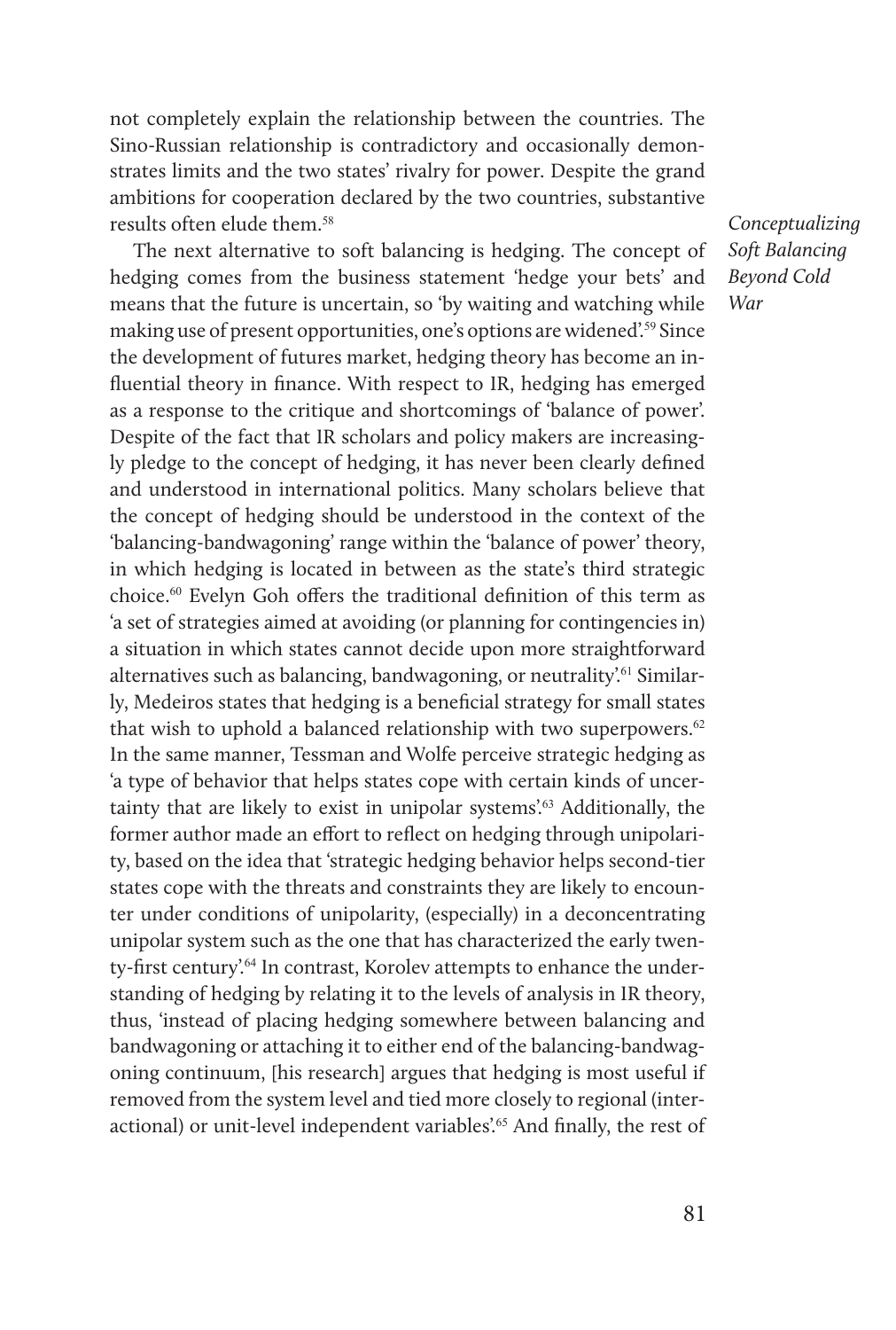the scholars believe that hedging can at best be considered an 'umbrella concept' of multiple dimensions, open to multiple understandings and interpretations.<sup>66</sup>

Following from the above, and based on the empirical research initiated so far, several differences between hedging and soft balancing could be indicated as follows. First, the lack of military force lead to the assumption that hedging and soft balancing could be used interchangeably. Nevertheless, the nature of the poster of these two concepts is completely different. Accordingly, the real empirical ground of soft balancing studies — based on the corpus analysis — is global level and great powers or regional level and regional powers. On the contrary, hedging is typically secondary states and regional powers and/ or great powers. The reason behind this fact is that the engagement in balancing is very costly for small- and medium-size states. A strategy of hedging is well-matched with an anarchic system and enables small powers to hedge risks and advance their positions while avoiding the costs of major confrontation.67 By these means, hedging is mainly the combination of balancing and/or bandwagoning, and this counteraction scratches out the risks of each action, thereby 'either gaining the benefit of buying time to determine whether the state should balance or bandwagon until the strategic landscape's future direction is clarified, or attaining a strategic benefit to maintain the state's neutral position in a manner that maximizes autonomy'.<sup>68</sup> Additionally, based on the empirical ground of hedging research agenda the number of states involved in hedging should be at least three, on the other hand, for soft balancing it`s enough to have two states. This empirical distinction is especially important to avoid the confusion in theoretical explanation of state actions and strategies. Second, regardless of the similarities in relation to the maneuvers and technics both concepts have, hedging is a narrower phenomenon. Hedging is a tool of foreign policy that could be employed for soft balancing, hard balancing or bandwagoning. Soft balancing is a concept that enhances and expands the traditional understanding of balance of power theory. Third, hedging is the strategy to be implemented only in the uncertain environment. Once the uncertainty has disappeared there is no need to 'hedge your bets' and the actors can continue with the primary strategy, whereas soft balancing is usually a long-term approach. At the same time, both hedging and soft balancing have a potential to provide an alternative perspective for general modes of great power behavior that is not directly a product

*CEJISS 3/2020*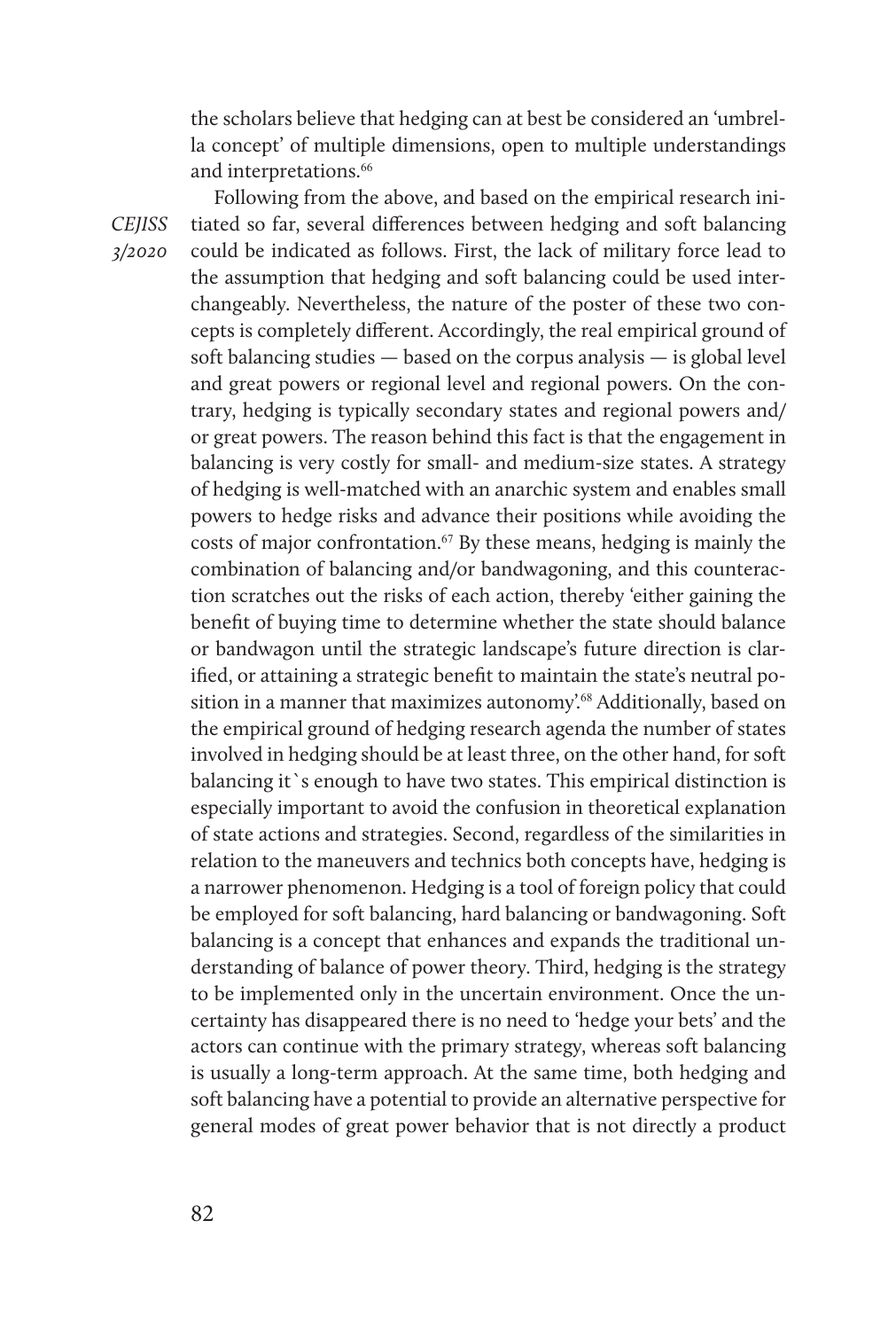of US hegemonic power. However, hedging does not show the nature of the relationship between the states and their ambitions. Hedging is a prudent insurance strategy states adopt when facing uncertainties.69 Such a strategy is aimed at reducing or minimizing the risks only, whereas soft balancing is not about minimizing the risk but about maximizing the conditions and the position.

*Mila Larionova*

#### **Conclusion**

The presented article sought to conceptually grasp and demarcate the boundary of soft balancing through analysis and decomposition of the existing academic literature. Computer-based corpus analysis was used to provide quantitative confirmation of clusters (the most commonly occurring words and phrases) in corpora and group them in an inclusive order. The most prevalent content ('meaningful' words) in the corpus allowed the author to indicate the main clusters of the phenomenon and spot the main themes. In the context of the analysis, the most popular clusters in the soft balancing literature is hierarchy, unipolarity, and more specifically, the United States' hegemonic power. This cluster defines the empirical significance of soft balancing, even though the concept is facing difficult times due to its critiques. To increase the legitimacy of soft balancing in contemporary IR scholarship, a new strand of soft balancing theorization has come to disciplinary prominence. The second-ranked cluster—power asymmetry has changed the contour of soft balancing to remedy the shortcomings and to rebuff the criticism of the concept. This thematic group further advances the concept through its theoretical and empirical focus on numerous quantitative and qualitative examples of strategies against regional emerging powers. Even though this cluster shows that soft balancing is formulated as a strategy employed irrespective of the type of international system—whether multipolar, bipolar, or unipolar—it has not overcome the superiority of the hierarchy theme and has not moved beyond the analysis of unipolarity in its empirical research and case studies. Indeed, the corpus-based research shows that the empirical ground of soft balancing studies is mostly second-tier states and major/great emerging powers versus unipolarity and the United States' hegemonic power. Yet, some studies demonstrate that soft balancing has appeared in various international systems throughout history, though this research agenda is rare compared to the United States' hegemonic power.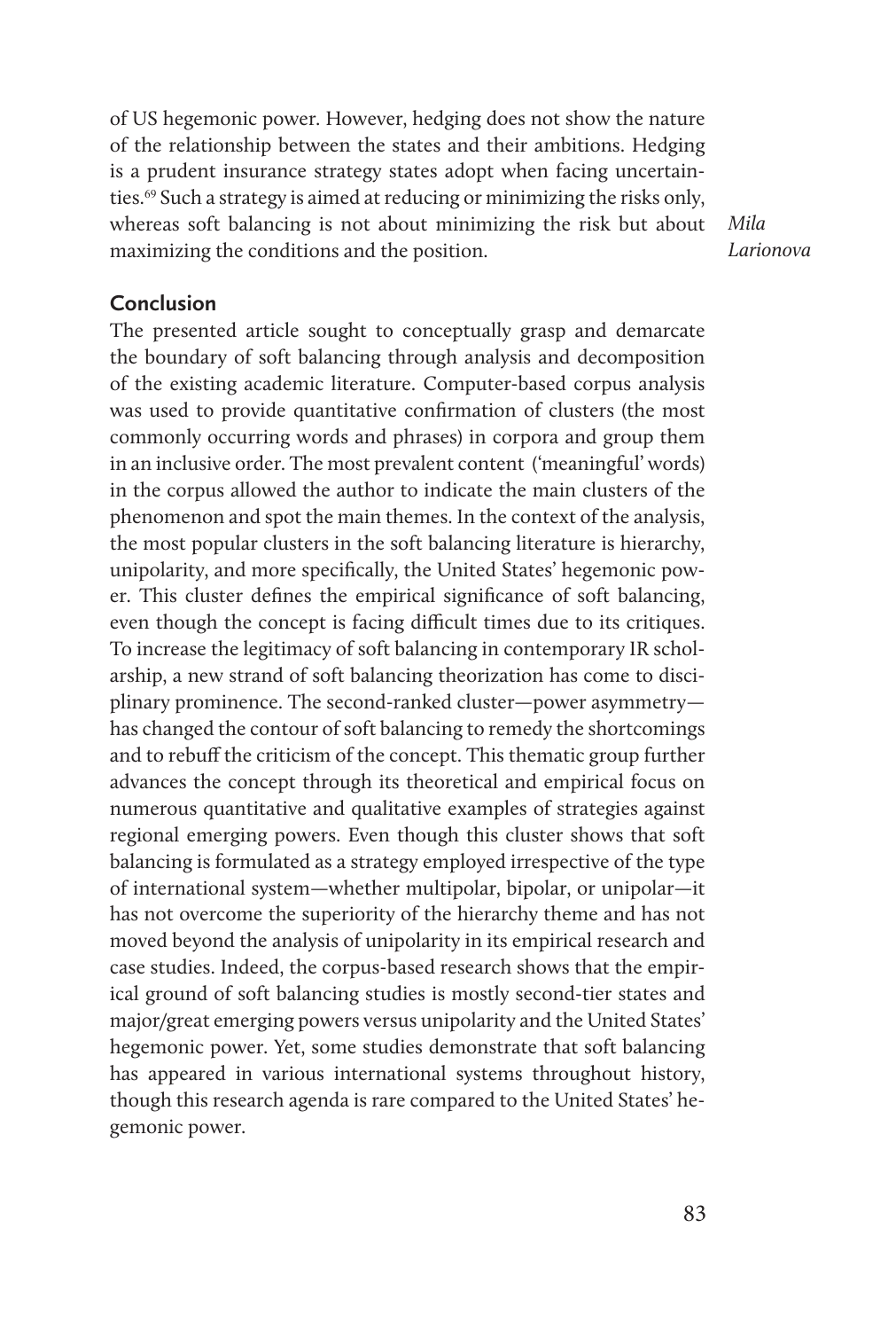The next prevalent cluster is regional security. Applying soft balancing to regional systems, the concept has become a means of regional security to counter a rising power's influence. Although the term 'soft balancing' has been limited to situations of global unipolarity, many academics have demonstrated that it can be applied to instances of regional unipolarity. The regional security theme has a strong connection to the next predominant cluster, which is international trade/ economic interdependence/interconnectedness of politics and economics. Thus, many studies have been conducted with a focus on deepening economic cooperation within coalitions, institutional settings, bilateral diplomacy, etc. Academic literature in this group mostly concentrates on the ability of economic instruments, international institutions, and limited ententes to soft balance and restrain the counterpart's threatening behavior. This cluster shows the clear distinction between soft balancing and hard balancing, no matter the type of international system, hierarchy, or power asymmetry conditions.

After the analysis of the revealed clusters, it should be evident that the soft balancing strategy exists more or less exclusively in the following scenarios: interstate relations (for example, the United States' soft balancing towards China and vice versa); triangular relations (China and Russia's soft balancing toward the United States)—the most popular scenario in international relations' empirical studies; and relations between regional organizations and states (BRICS' soft balancing towards the United States).

The last prevalent cluster in the corpora is soft power. Although soft power is outside of neorealists' conceptual borders of soft balancing, some academics have accommodated both neoliberalism and constructivism to describe the concept. In this cluster, soft power and soft balancing are united by the absence of hard instruments or mechanisms. But at the same time, soft power should be treated as a tool used to accommodate soft balancing.

Despite the proliferation of soft balancing research, the discussion, as conducted in the 2001–18 period, is the unfinished endeavor of international relations scholars. Thus, there are certain problems and analytical weaknesses associated with studies of soft balancing. For example, soft balancing scholars often quote and/or modify the Pape definition, thereby limiting the application of soft balancing to the unique behavior against the United States under the unipolarity. In recent years, the global dominance of the United States has led

#### *CEJISS 3/2020*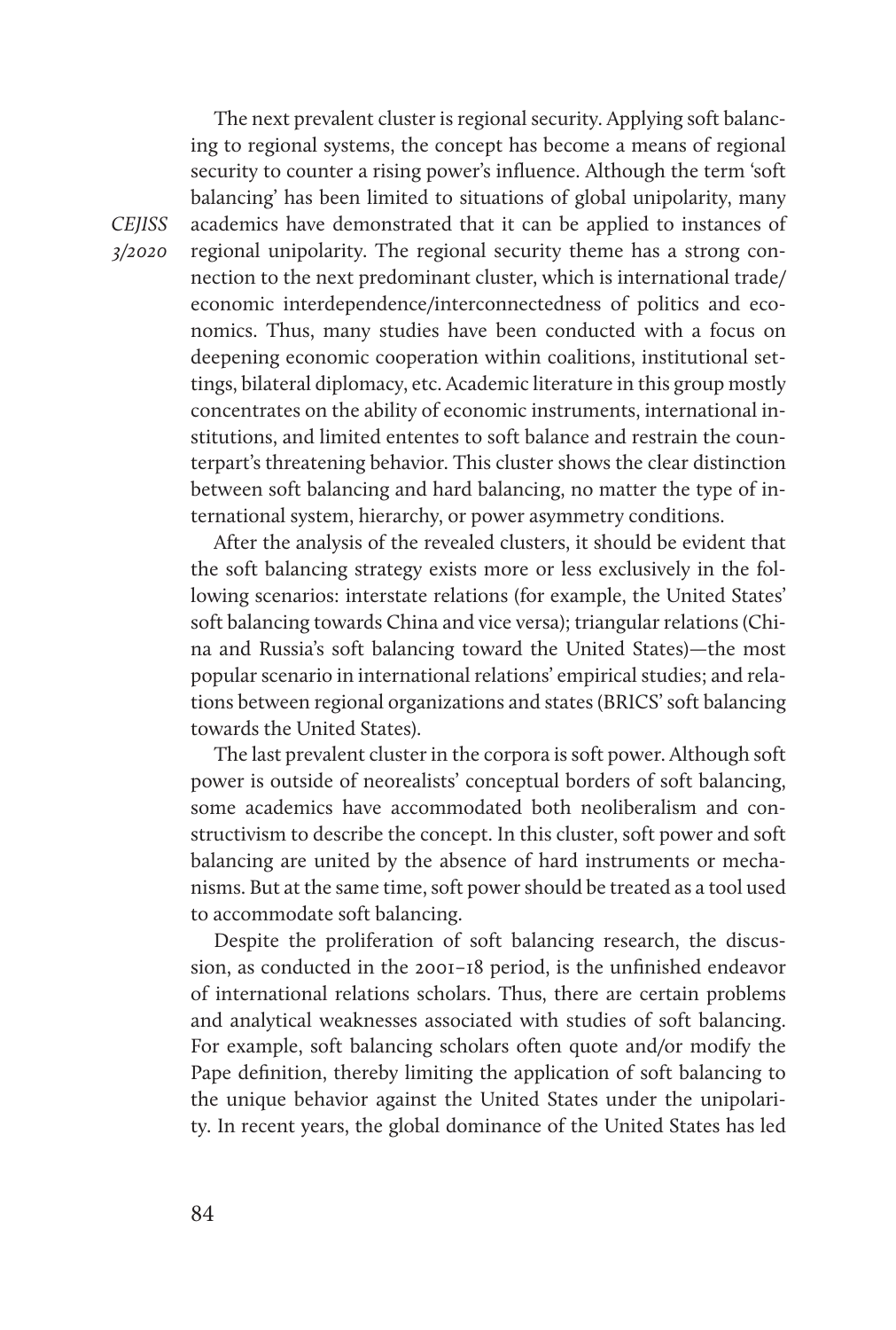scholars to ask how other states respond to US hegemony, but this is not enough for the conceptualization of soft balancing. It becomes apparent that a clear or uniform understanding of what is meant by soft balancing still requires elaboration as the US-focused approach downplays the existing understanding of the phenomenon and leads to the wrong judgments and conclusions. For example, most academics tend toward the view that China and Russia are building a durable strategic partnership to soft balance the US preponderance and thus constitutes the post–Cold War geopolitical order.<sup>70</sup> At first glance, the designation of Sino – Russian soft balancing against the US appears to be reasonable as it is rooted in the common security threat from the West. But concentrating primarily on the behavior patterns against the hegemonic power does not completely explain the relationship between these states. The Sino-Russian relationship is contradictory and occasionally demonstrates limits and the two states' rivalry for power. Despite the grand ambitions for cooperation declared by the two countries, their relations are characterized by the territorial disputes, unwellness to foster a more integrated cooperation and distrust. Besides the historical and cultural heritage, perhaps, more convincing evidence supporting the rivalry between them are the growing power gap and, as a result, increasing threat perception. There are numerous examples of how China and Russia soft balance each other, including the multilateral platform of the Shanghai Cooperation Organization (SCO), the development of trade agreements and coercive diplomacy. The adopted soft balancing strategies of the competitors have derived from their sophisticated efforts to control the neighboring countries and expand their own power in Central Asia. Ironically, 'Sino-Russian strategic partnership rhetoric' is fueled by bounded empirical research restricted to 'China and Russia vs. US Hegemonic Power'. Thus, the empirical base of soft balancing should be expanded to gain acceptance in the scientific community.

Additionally, the concept was established to address the puzzle of the absence of hard balancing against the United States after the Cold War, however, the military and non-military dichotomy in the corpora fails to capture the essential distinction of soft balancing from other concepts in IR, for example hedging. Undoubtedly, the empirical ground of soft balancing as a concept downplays its theoretical potential and doesn't allow academics to clearly validate the distinction.

*Conceptualizing Soft Balancing Beyond Cold War*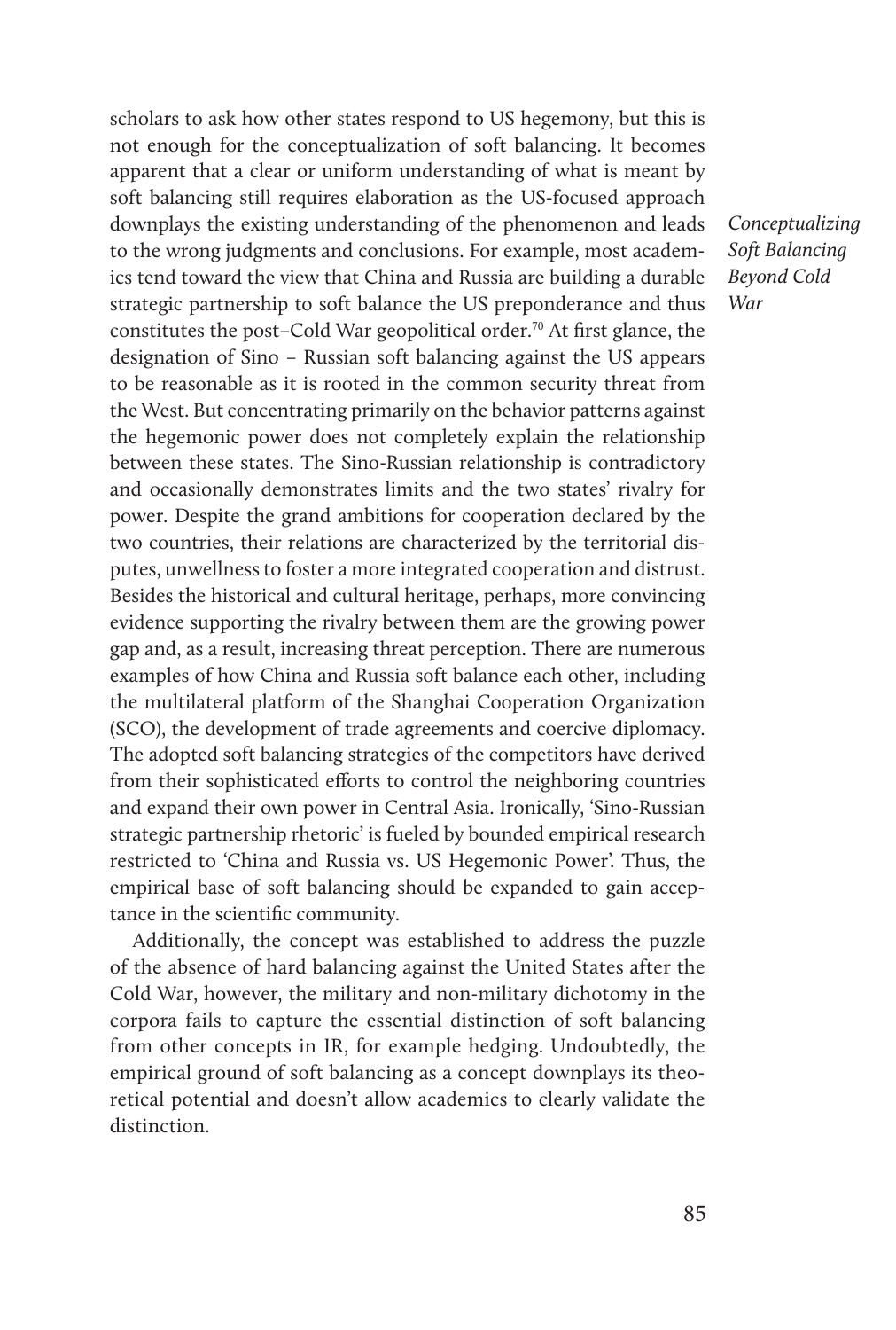Thus, despite its theoretical and empirical potential, the soft balancing research agenda remains underdeveloped, largely due to the limitation in the empirical ground and overlaps between it and other related concepts. Consequently, theorization of soft balancing is in progress, albeit significant theoretical criticism has been swirling around theoretical grounds from the very start. Thus, in an attempt to add richness into the understanding of the phenomenon, the discussion was facilitated by addressing the second research question — What have been the conceptual alternatives to soft balancing? The article required a reflection on the conventional wisdom of traditional balance of power theory to distinguish soft balancing from hard balancing, bandwagoning and hedging. For the first two, the difference is rather linear: use of military tools and/or the nature of alliance. However, there are still many questions left: When does soft balancing end and hard balancing begin? Is strategic partnership a 'light version' of military alliance or a more 'popular version' of bandwagoning? The last alternative discussed in the article was hedging. The analysis shows that the lack of military force lead to the assumption that hedging and soft balancing could be used interchangeably. Nevertheless, hedging is a narrower phenomenon that could be employed to soft balance, hard balance or bandwagon. Thus, hedging doesn't show the nature of the relationship between the states and their ambitious. And finally, hedging is a short-term strategy implemented only in the uncertain environment. Once the uncertainty has disappeared there is no need to hedge and the actors can continue with the primary strategy, whereas soft balancing is usually a long-term approach. In particular, hedging is aimed to minimize risk, while soft balancing is aimed to maximize capabilities of a state.

Since the theoretical ground does not reflect the empirical potential of the concept the author suggests an alternative way of expanding the understanding of soft balancing through the creation of the composite index. Thus, the goal for further research is to compose the soft balancing index and validate it empirically.

Ş

LIUDMILA LARIONOVA is affiliated to the Faculty of International Relations and European Studies., Metropolitan University Prague, Prague and may be reached at *lslarionova@gmail.com*.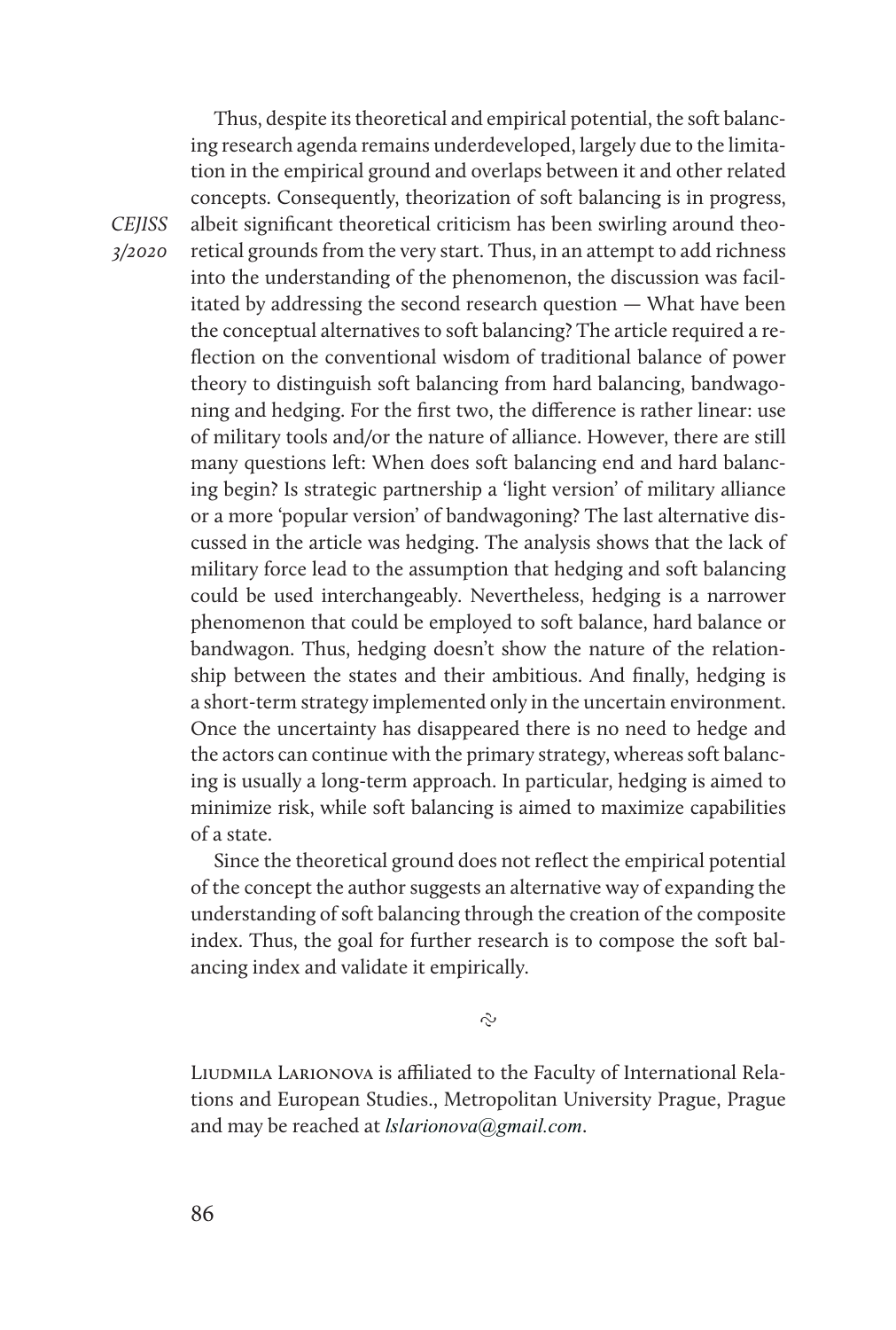This article was supported by the Internal Grant System of the Metropolitan University Prague, research project No. E06–53" Soft Balancing in the Frame of Sino-Russian Strategic Competition" funded by the Ministry of Education, Youth and Sports from the Funds for Support of Specific Research in the years 2017–2018.

*Mila Larionova*

# **Endnotes**

- 1 Stephen M. Walt (2002), `Keeping the World "Off-Balance": Self-Restraint and US Foreign Policy.` in America Unrivaled: The Future of the Balance of Power. Ithaca, NY: Cornell University Press, p. 121-154.
- 2 Joffe, Josef (2002) `Defining History and Theory: The United States as the "Last Remaining Superpower"', in G. John Ikenberry (ed.) America Unrivaled: The Future of the Balance of Power, Ithaca, NY: Cornell University Press, p. 155-80.
- 3 Ilai Z. Saltzman (2012), 'Soft Balancing as Foreign Policy: Assessing American Strategy toward Japan in the Interwar Period,' Foreign Policy Analysis 8(2): 131-150, available at: https://www.jstor.org/stable/24910813?seq=1 (accessed 04 March 2018).
- 4 T. V. Paul, "Introduction", in Balance of Power: Theory and Practice in the Century, ed. T.V. Paul, James J. Wirtz and Michel Fortmann, Stanford, CA: Stanford University Press, 2004, p. 3.
- 5 Robert A. Pape, `Soft Balancing: How the World will Respond to US Preventive War on Iraq,` Oak Park Coalition for Truth and Justice, January 20, 2003, http://www.opctj.org/articles/robert-a-pape-universityofchicago-02-21-2003-004443.html; Robert A. Pape, "Soft Balancing against the United States," International Security 30, no. 1 (Summer 2005): 7–45.
- 6 The author uses a quantitative corpus-based method to identify the most commonly occurring words and phrases in soft balancing corpora and thereby demonstrate the boundaries of soft balancing. It should, however, be clarified that the research is analytically independent, especially in relation to the societal issues.
- 7 Corpus linguistics method is a quantitative approach that allows time-effective computerized processing of large collections of machine-readable texts.
- 8 It is important to mention, that the last cluster was not possible technically indicate by the used computer tools as the frequency of the words "soft" and "power" appears in different context, for example, soft balancing and balance of power. However, soft power cluster was identified through thematic analysis.
- 9 Beth Elise Whitaker, (2010) Soft balancing among weak states? Evidence from Africa, International Affairs 86(5): 1109-1127, available at https://doi. org/10.1111/j.1468-2346.2010.00931.x (accessed 04 March 2018).
- 10 Friedman, M. P. and Long, T. (2015) Soft balancing in the Americas: Latin American opposition to US intervention, 1898–1936. International Security, 40(1), 120156, available at: http://centaur.reading.ac.uk/52142 (accessed 04 March 2018).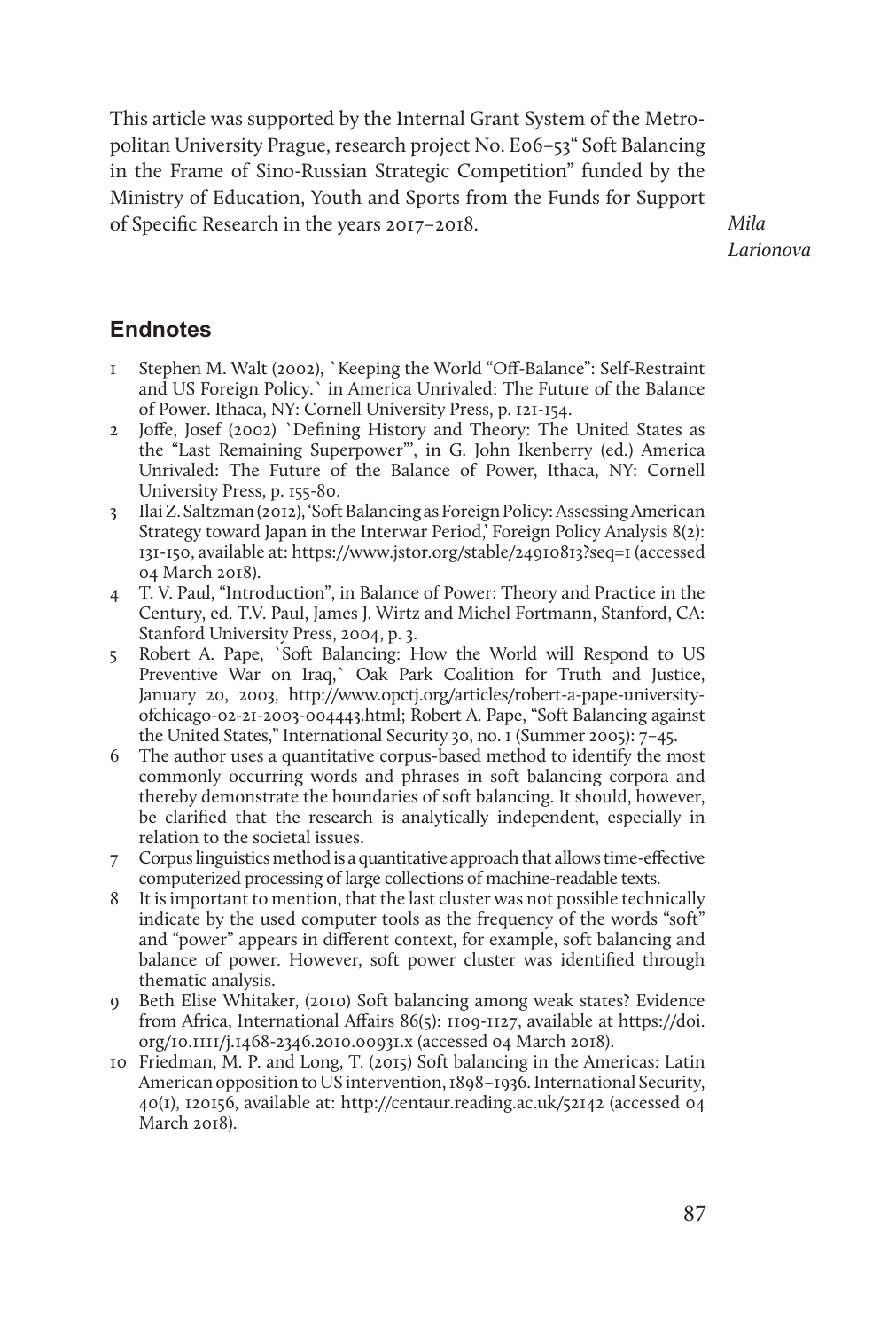- 11 Robert Pape (2005), `Soft balancing against the United State`, International Security, 30(1), p. 7-45.
- 12 From the methodological perspective, Operationalization Theme is a cluster identified during the corpus-based analysis, and First Order Theme Cluster is a topics (themes) identified during the thematic analysis.

*CEJISS* 

*3/2020* 

- 13 T.V. Paul (2005), Soft Balancing in the Age of US Primacy, International Security 30 (1), p.46-77, available at: https://www.jstor.org/ stable/4137458?seq=1#metadata\_info\_tab\_contents (accessed 15 June 2018), p.39
	- 14 Robert Pape (2005), `Soft balancing against the United State`, International Security,  $30(1)$ , p.  $38$ .
	- 15 Stephen G. Brooks and William C. Wohlforth, "Hard Times for Soft Balancing," International Security 30, no. 1 (Summer 2005): 72-108; Stephen G. Brooks and William C. Wohlforth, World Out of Balance: International Relations and the Challenge of American Primacy (Princeton, NJ: Princeton University Press, 2008).
	- 16 Stephen G. Brooks and William C. Wohlforth, "Hard Times for Soft Balancing", International Security, vol. 30, no. 1, Summer 2005, pp. 72- 108; Stephen G. Brooks and William C. Wohlforth, World Out of Balance: International Relations and the Challenge of American Primacy, Princeton, NJ: Princeton University Press,
	- 17 T.V. Paul (2005), Soft Balancing in the Age of US Primacy, International Security 30 (1), p.46-77, available at: https://www.jstor.org/ stable/4137458?seq=1#metadata\_info\_tab\_contents (accessed 15 June 2018), p.39
	- 18 Robert Pape (2005), `Soft balancing against the United State`, International Security, 30(1),
	- 19 Franz Oswald, "Soft Balancing Between Friends: Transforming Transatlantic Relations", Debatte, vol. 14, no.2, August 2006, p.145.
	- 20 Whitaker, B. (2010). `Soft balancing among weak states? Evidence from Africa`. International Affairs (Royal Institute of International Affairs 1944-), 86(5), 1109-1127. Retrieved May 4, 2020, from www.jstor.org/ stable/40865130
	- 21 Ilai Z. Saltzman (2012), 'Soft Balancing as Foreign Policy: Assessing American Strategy toward Japan in the Interwar Period,' Foreign Policy Analysis 8(2): 131-150, available at: https://www.jstor.org/stable/24910813?seq=1 (accessed 04 March 2018). P.5
	- 22 Stephen M. Walt (2005), Taming American Power: The Global Response to US Primacy, New York: W. W. Norton & Company, Inc, p. 126.
	- 23 He, K., and Huiyun Feng, (2008),`If Not Soft Balancing, Then What? Reconsidering Soft Balancing and US Policy Toward China` Security Studies, 17(2): pp. 393.
	- 24 Ilai Z. Saltzman (2012), 'Soft Balancing as Foreign Policy: Assessing American Strategy toward Japan in the Interwar Period,' Foreign Policy Analysis 8(2): 131-150, available at: https://www.jstor.org/stable/24910813?seq=1 (accessed 04 March 2018). P. 15
	- 25 Ilai Z. Saltzman (2012), 'Soft Balancing as Foreign Policy: Assessing American Strategy toward Japan in the Interwar Period,' Foreign Policy Analysis 8(2): 131-150, available at: https://www.jstor.org/stable/24910813?seq=1 (accessed 04 March 2018). P. 5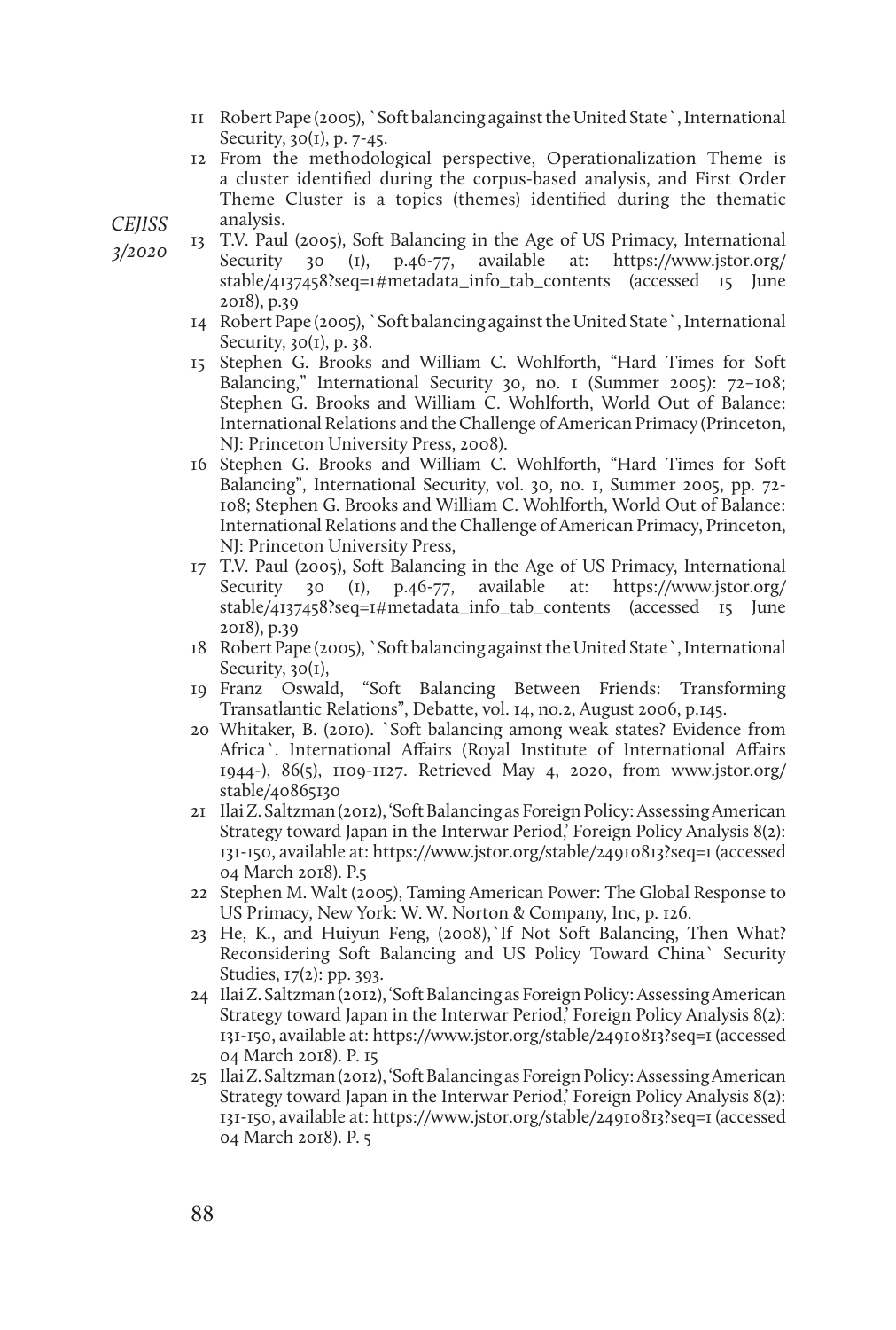- 26 Derek McDougall. (2018) Australia's 2017 Foreign Policy White Paper: Deconstruction and Critique. The Round Table 107:3, pages 279-290.
- 27 Max Paul Friedman and Tom Long, (2015) `Soft Balancing in the Americas: Latin American Opposition to US Intervention, 1898–1936`, International Security 40, no. 1: pp. 120–56, http://centaur.reading. ac.uk/52142.
- 28 Derek McDougall. (2018) Australia's 2017 Foreign Policy White Paper: Deconstruction and Critique. The Round Table 107:3, pages 279-290. P. 5
- 29 Friedman, M. P. and Long, T. (2015) Soft balancing in the Americas: Latin American opposition to US intervention, 1898–1936. International Security, 40(1), 120156, available at: http://centaur.reading.ac.uk/52142 (accessed 04 March 2018).
- 30 Ilai Z. Saltzman (2012), 'Soft Balancing as Foreign Policy: Assessing American Strategy toward Japan in the Interwar Period,' Foreign Policy Analysis 8(2): 131-150, available at: https://www.jstor.org/stable/24910813?seq=1 (accessed 04 March 2018).
- 31 T.V. Paul (2005), Soft Balancing in the Age of US Primacy, International Security 30 (1), p.46-77, available at: https://www.jstor.org/ stable/4137458?seq=1#metadata\_info\_tab\_contents (accessed 15 June 2018), p.39
- 32 T.V. Paul (2005), Soft Balancing in the Age of US Primacy, International Security 30 (I), p.46-77, available at: https://www.jstor.org/ stable/4137458?seq=1#metadata\_info\_tab\_contents (accessed 15 June 2018), p.39
- 33 Robert Pape (2005), `Soft balancing against the United State`, International Security, 30(1), p.
- 34 Stephan M. Walt, (2009), `Alliances in a Unipolar World`, International Relations Theory and the Consequences of Unipolarity, Vol. 61, No. 1, pp. 104.
- 35 Ilai Z. Saltzman, (2012), `Soft Balancing as Foreign Policy: Assessing American Strategy toward Japan in the Interwar Period,` Foreign Policy Analysis 8, no. 2 pp: 131–50, https://www.jstor.org/stable/24910813?seq=1)
- 36 Ilai Z. Saltzman, (2012), `Soft Balancing as Foreign Policy: Assessing American Strategy toward Japan in the Interwar Period,` Foreign Policy Analysis 8, no. 2 pp: 131–50, https://www.jstor.org/stable/24910813?seq=1)
- 37 Ilai Z. Saltzman, (2012), `Soft Balancing as Foreign Policy: Assessing American Strategy toward Japan in the Interwar Period,` Foreign Policy Analysis 8, no. 2 pp: 131–50, https://www.jstor.org/stable/24910813?seq=1)
- 38 Ilai Z. Saltzman, (2012), `Soft Balancing as Foreign Policy: Assessing American Strategy toward Japan in the Interwar Period,` Foreign Policy Analysis 8, no. 2 pp: 131–50, https://www.jstor.org/stable/24910813?seq=1)
- 39 Defined by David Baldwin (1985:40) as ''all of the economic means by which foreign policy actors might influence other international actors."; Thomas Schelling (1958:487) offers a similar definition despite the fact he calls it ''economic warfare'': ''economic means by which damage is imposed on other countries or the threat of damage used
- 40 Ilai Z. Saltzman, (2012), `Soft Balancing as Foreign Policy: Assessing American Strategy toward Japan in the Interwar Period,` Foreign Policy Analysis 8, no. 2 pp: 131–50, https://www.jstor.org/stable/24910813?seq=1)
- 41 Aniel Pitcairn, (2012), Public Opinion and Soft Balancing within the Transatlantic Alliance, available at: http://yris.yira.org/essays/830 (accessed 15 December 2018).

*Conceptualizing Soft Balancing Beyond Cold War*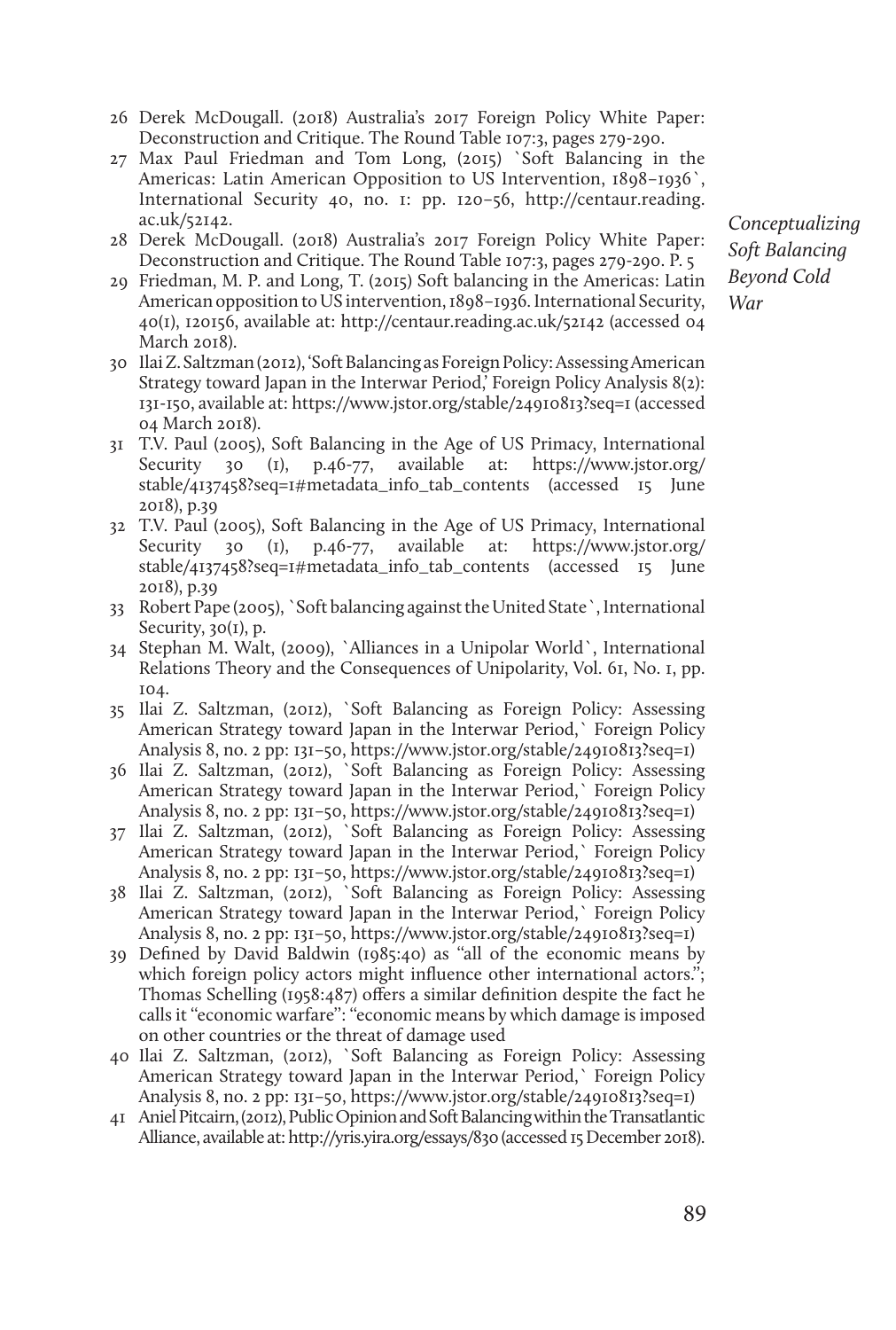- 42 Aniel Pitcairn, (2012), Public Opinion and Soft Balancing within the Transatlantic Alliance, available at: http://yris.yira.org/essays/830 (accessed 15 December 2018).
- 43 Aniel Pitcairn, (2012), Public Opinion and Soft Balancing within the Transatlantic Alliance, available at: http://yris.yira.org/essays/830 (accessed 15 December 2018).

*CEJISS* 

*3/2020* 

- 44 Paul, T. V.(2018), Restraining Great Powers: Soft Balancing from Empires to the Global Era . Yale University Press. Kindle Edition
- 45 Paul, T. V.(2018), Restraining Great Powers: Soft Balancing from Empires to the Global Era . Yale University Press. Kindle Edition
- 46 Paul, T. V. (2018), Restraining Great Powers: Soft Balancing from Empires to the Global Era . Yale University Press. Kindle Edition
- 47 Oluwaseun Tella, (2017), `South Africa in BRICS: The Regional Power's Soft Power and Soft Balancing, ` South African Journal of Political Studies 44, no. 3: pp. 387–403.
- 48 Joseph S. Nye, Jr., (2004), Soft Power: The Means to Success in World Politics, Public Affairs, New York: pp. 190)
- 49 Joseph S. Nye, Jr., (2004), Soft Power: The Means to Success in World Politics, Public Affairs, New York: pp. 190)
- 50 oseph S. Nye, Jr., (2004), Soft Power: The Means to Success in World Politics, Public Affairs, New York: pp. 190)
- 51 Nicola P. Contessi, (2009), `Experiments in Soft Balancing: China-led multilateralism in Africa and the Arab World,` Caucasian Review of International Affairs, Vol. 3(4): pp.31
- 52 Walt, Stephen. (2009). Alliances in a Unipolar World. World Politics. 61. 86 - 120. 10.1017/S0043887109000045.
- 53 Keir A. Lieber, Gerard Alexander, (2005), `Waiting for Balancing`, International Security, l. 30, No. 1 109, http://www.rochelleterman.com/ir/ sites/default/files/lieber%20soft%20balancing.pdf
- 54 Walt, Stephen. (2009). Alliances in a Unipolar World. World Politics. 61. 86 - 120. 10.1017/S0043887109000045.
- 55 Walt, Stephen. (2009). Alliances in a Unipolar World. World Politics. 61. 86 - 120. 10.1017/S0043887109000045.
- 56 Walt, Stephen. (2009). Alliances in a Unipolar World. World Politics. 61. 86 - 120. 10.1017/S0043887109000045.
- 57 Layne, Christopher. "Rethinking American Grand Strategy: Hegemony or Balance of Power in the Twenty-First Century?" World Policy Journal 15, no. 2 (1998): 8-28. Accessed April 29, 2020. www.jstor.org/stable/40209580.
- 58 Paul Stronski and Nicole Ng, (2018), `Cooperation and Competition: Russia and China in Central Asia, the Russian Far East, and the Arctic,` Carnegie Endowment for International Peace, http://carnegieendowment. org/2018/02/28/cooperation-and-competition-russia-and-china-incentral-asia-russian-far-east-and-arctic-pub-75673.
- 59 Paul, T. V. (2008), Restraining Great Powers: Soft Balancing from Empires to the Global Era. Yale University Press. Kindle Edition, p.2340
- 60 For example, Evelyn Goh, (2005) 'Meeting the China Challenge', Policy Studies, No. 16, East West Centre, Washington, D.C.,; Evelyn Goh, 'Understanding "Hedging" in Asia-Pacific Security', PacNet, No. 43, 31 August, 2006; Denny Roy, 'Southeast Asia and China: Balancing or Bandwagoning?', Contemporary Southeast Asia: A Journal of International and Strategic Affairs, Vol. 27, No. 2 (2005), pp. 305–22; Cheng-ChweeKuik,